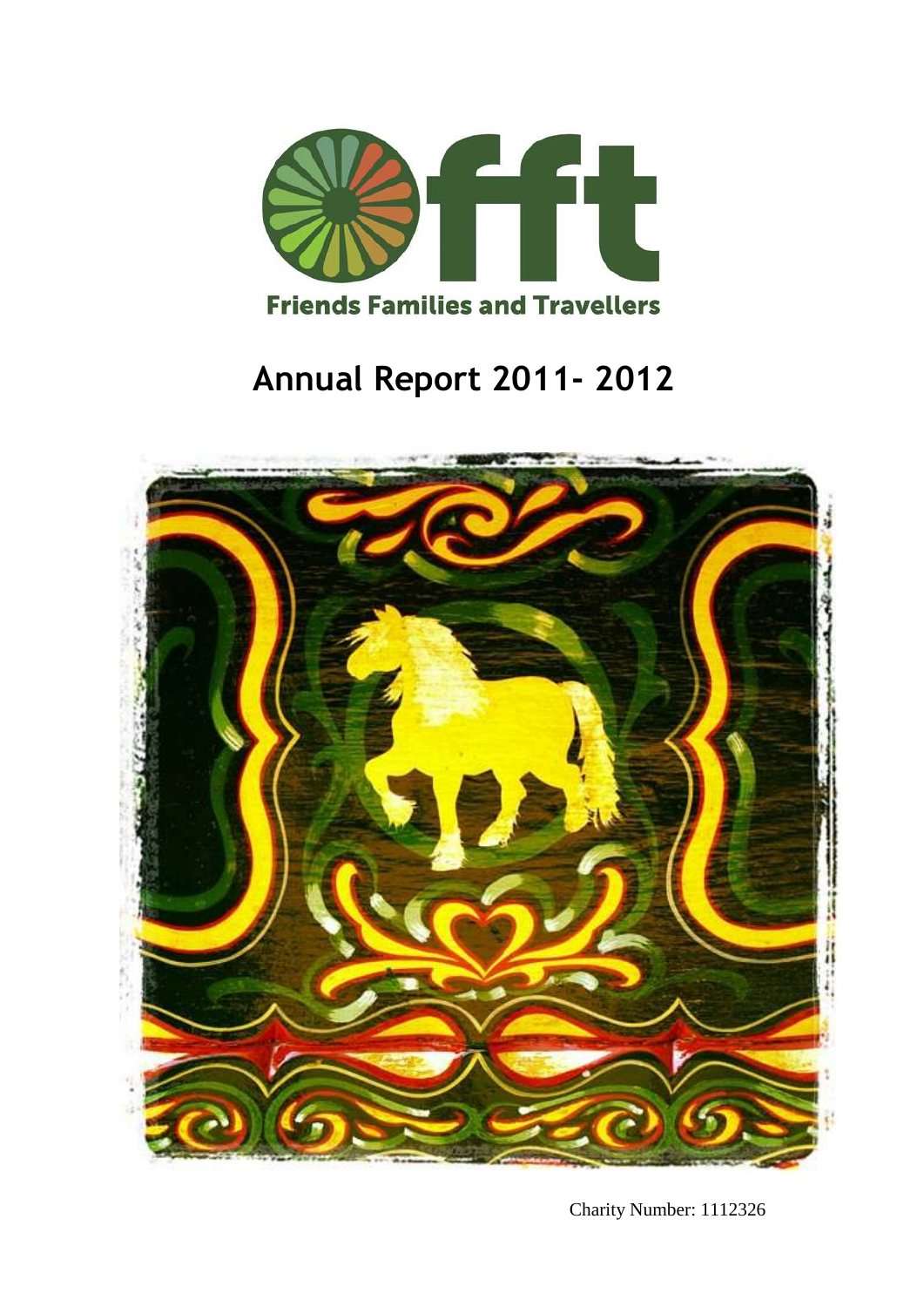# **Friends, Families & Travellers**

| <b>INTRODUCTION</b>                         | $2 - 3$   |
|---------------------------------------------|-----------|
| <b>REPORT OF THE CHAIR</b>                  | 4         |
| <b>OUR TRUSTEES</b>                         | 5         |
| <b>REPORT OF THE DIRECTOR</b>               | $6 - 7$   |
| THE ADVICE AND INFORMATION UNIT             | $8 - 13$  |
| <b>STAFF</b>                                | $14 - 17$ |
| <b>STAFF CHANGES</b>                        | 18        |
| <b>OUR CONSULTANT EXPERTS</b>               | 19        |
| <b>JOIN OUR ORGANISATION</b>                | 20        |
| <b>PARTNERSHIP WORKING</b>                  | 21        |
| <b>REACHING COMMUNITIES</b>                 | $22 - 25$ |
| <b>TRANSITION FUND</b>                      | $26 - 28$ |
| <b>TRAINING</b>                             | $29 - 30$ |
| <b>EQUALITY AND HUMAN RIGHTS COMMISSION</b> | $31 - 33$ |
| <b>HEALTH AND SOCIAL CARE</b>               | 34 - 38   |
| <b>YOUTH WORK</b>                           | $39 - 41$ |
| <b>INCOME AND EXPENDITURE REPORT</b>        | 42        |
| <b>WITH GRATEFUL THANKS</b>                 | $43 - 44$ |

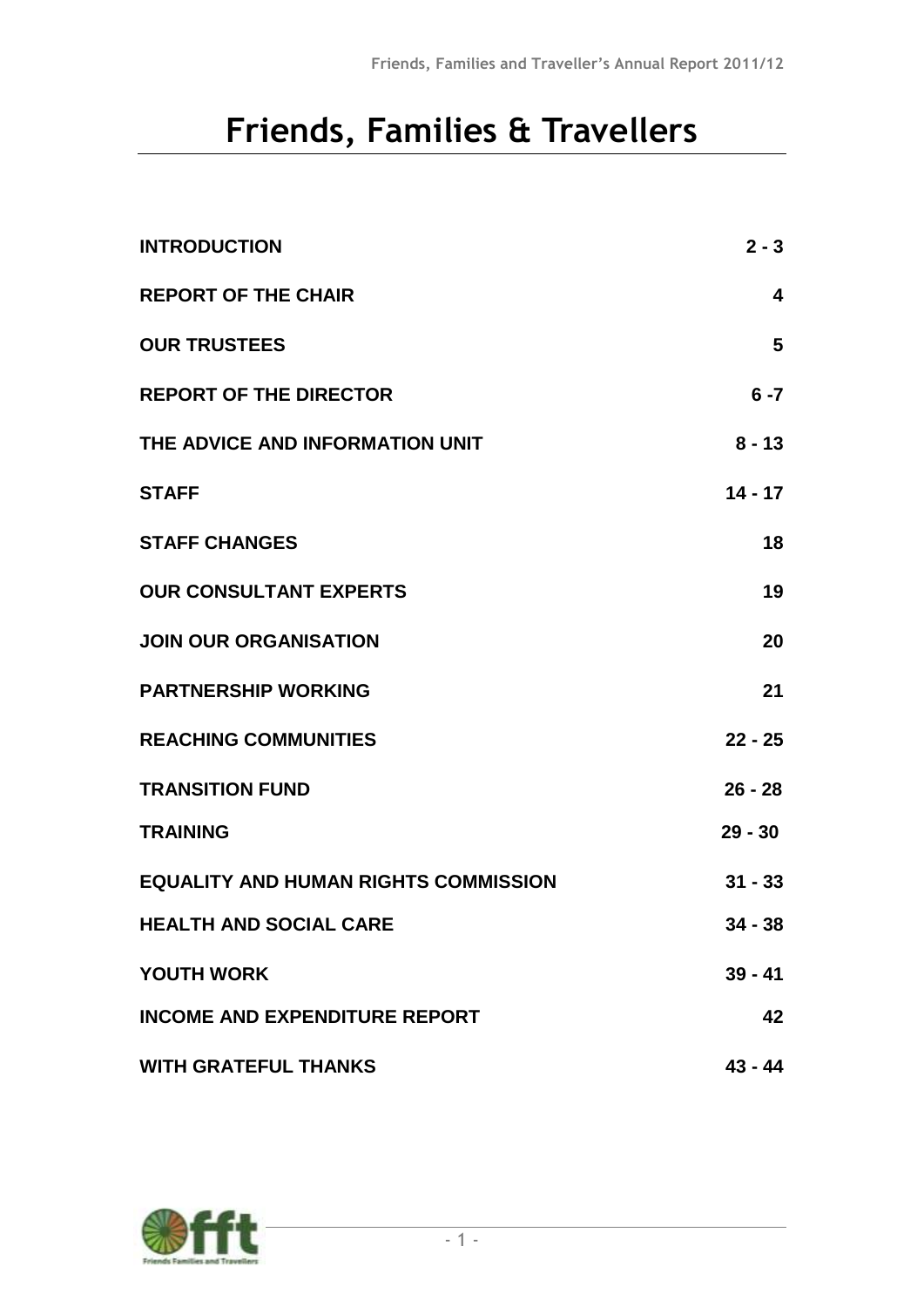# **Introduction to FFT**



We seek to end racism and discrimination against **Gypsies and Travellers** whatever their ethnicity,<br>culture or background, whether settled or mobile, and to protect the right to pursue a nomadic way of life



FFT is a membership organisation run by a Trustee Board, which in 2011/12 was made up of ten Trustees, five of whom were Travellers and two of whom were lawyers specialising in Traveller issues.

FFT is the only national charity (registered charity no. 1112326) which works on behalf of all Gypsies and Travellers regardless of ethnicity, culture or background. FFT is also a non-profit making company limited by guarantee (no. 3597515).

We provide casework, advice and information to Gypsies and Travellers directly, either by phone or by outreach work to sites. We also provide advice on issues concerning the travelling communities to third party organisations.

We offer advice and advocacy for individual Gypsies and Travellers, families and communities.

We provide training and awareness raising seminars to mainstream agencies within the voluntary and statutory sectors to help them to deliver appropriate and culturally sensitive services to Gypsies and Travellers.

We disseminate and share knowledge and information about good practice for working with Gypsies and Travellers to a wide range of inquirers, including students, voluntary and statutory agencies and the media.

We provide community support, health and wellbeing outreach services to Gypsies and Travellers, helping individuals and families to access into the mainstream agencies best suited to meet their needs.

We facilitate and mentor local self support groups to empower individuals, families and communities to fulfil their potential and to take greater control over their own lives. We also work to support and build the capacity of other local grass roots Gypsy and Traveller groups and

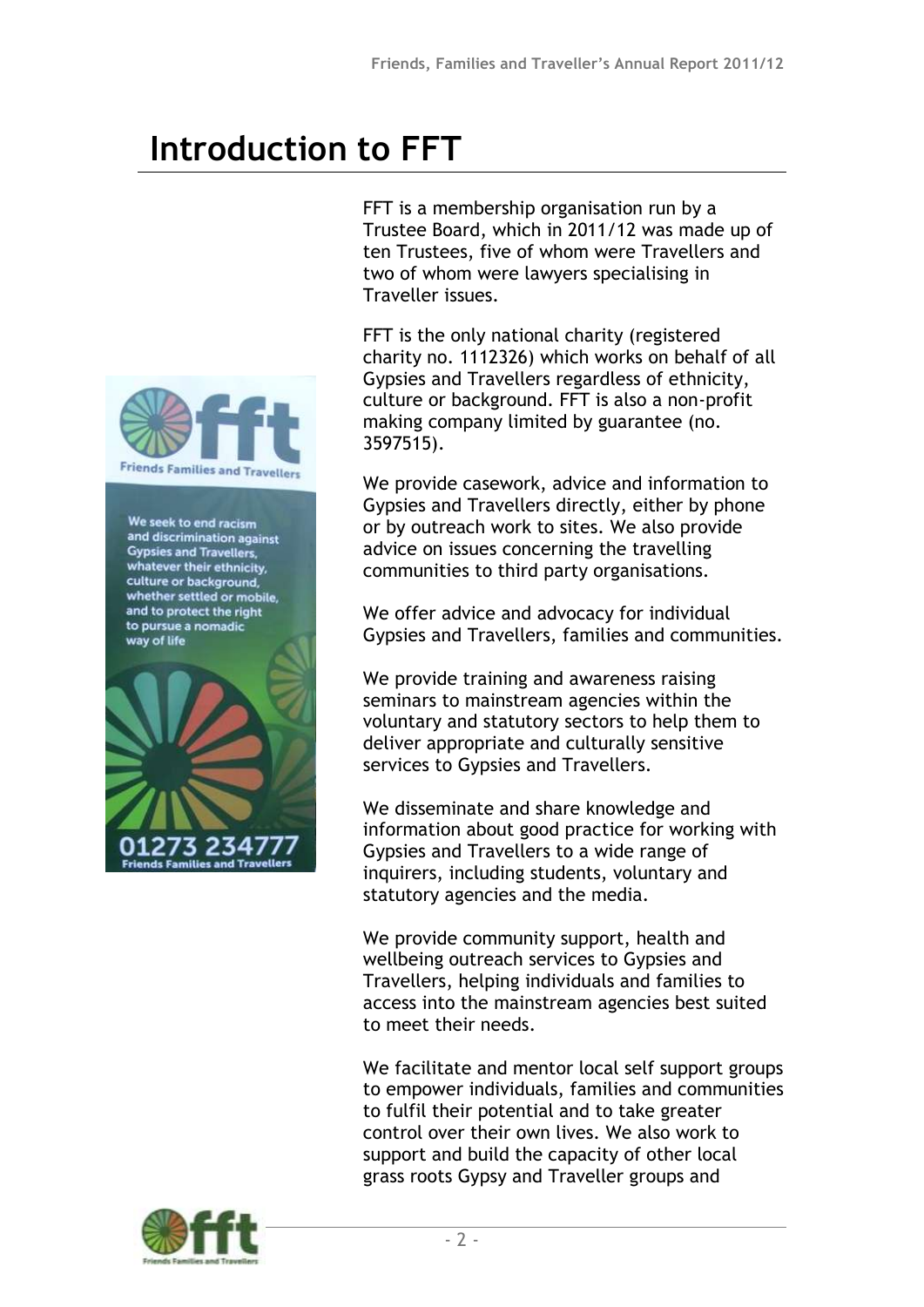# **Introduction to FFT**

*Continuation…*

organisations.

We work with young Gypsies and Travellers to help them to overcome the barriers to inclusion that they experience and to participate more fully within mainstream society.

We carry out research, in partnership with academic institutions, to build and promote greater knowledge and understanding of the issues that affect the lives of the travelling communities.

We supply expert witness statements on site provision and other Gypsy and Traveller needs at planning inquiries to assist Gypsies and Travellers to secure their own sites or to influence decisions to evict from unauthorised sites.

We participate within wider equality and diversity groups and fora to ensure that the interests of Gypsies and Travellers are not overlooked within plans and strategies aimed at developing a more just and equal society.

We work in our own right and in partnership with other Gypsy and Traveller organisations to campaign for legal reform so that the rights and needs of the travelling communities are fully and adequately addressed.

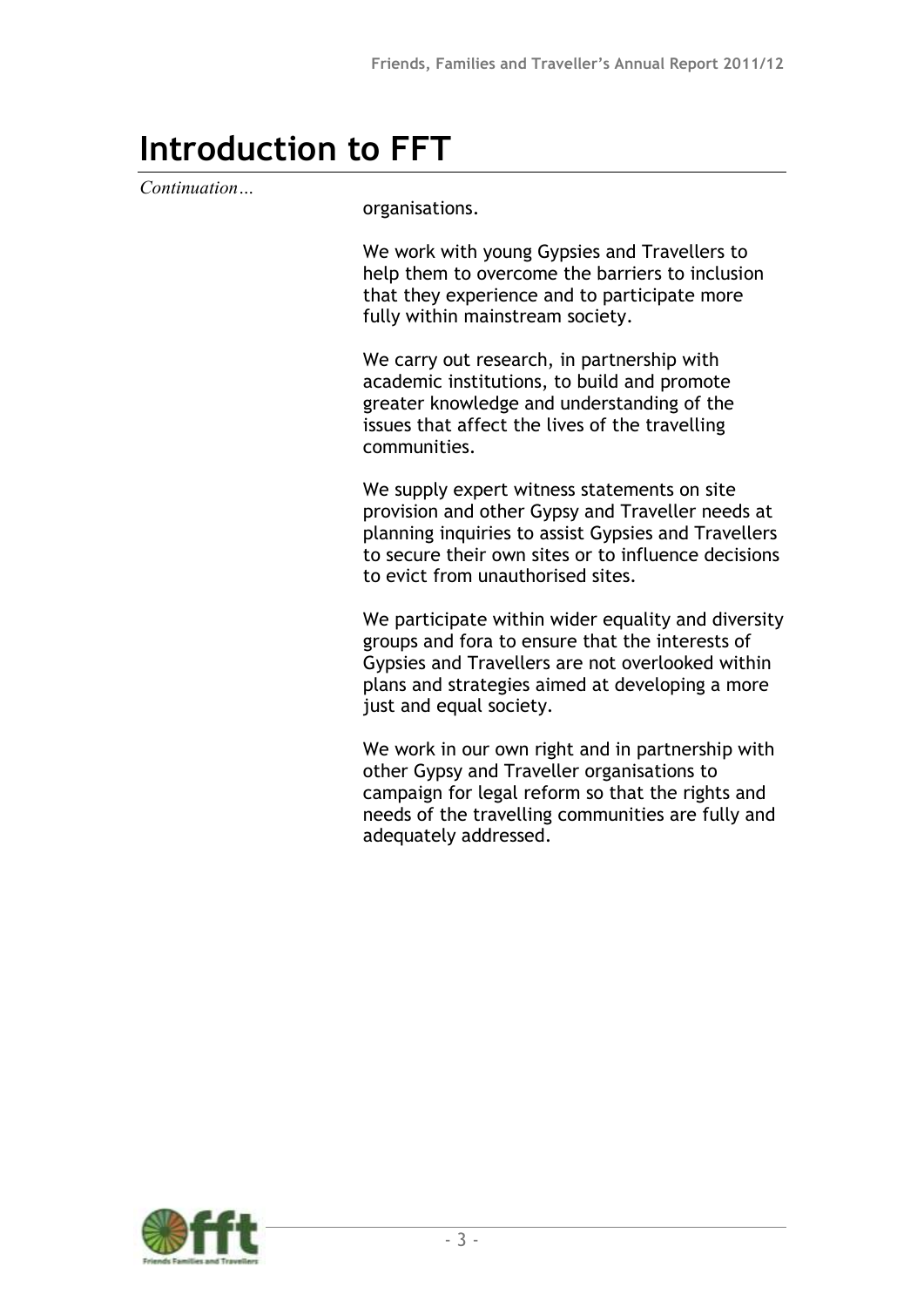# **Report of the Chair – Judy Pointing**



We are looking at new ways of communicating and involving people in our work and now have an FFT Facebook page with around 1,000 members (April 2012).

> Visit us: *[facebook.com/](http://www.facebook.com/FriendsFamiliesandTravellers) [FriendsFamilies](http://www.facebook.com/FriendsFamiliesandTravellers) [andTravellers](http://www.facebook.com/FriendsFamiliesandTravellers)*

Reviewing the last 12 months, overall it has been a challenging but very successful and productive year.

FFT has been supported by a wide range of funders during the year and we are most grateful to them for their support. In an increasingly difficult funding climate for the voluntary sector generally, great credit is due to the staff who have continued to successfully raise funds for the work of FFT. I think it also demonstrates a high level of confidence in the organisation and the quality of the work it delivers.

There have been a number of staff changes during the year, with 3 members of staff on maternity leave. They all delivered bouncing babies and plan to return to work in due course. Sarah Herlem joined us to cover some of the maternity leave and is making a fine contribution. We were sorry to say goodbye to Bek Dilley, who did some excellent work for FFT, and we wish her well for the future.

We also said goodbye to two trustees and welcomed a new one during the year. We were very sorry to lose Liz Watkins, who was a longstanding supporter of FFT and a trustee for several years. We miss her experience and wise counsel. Charmaine Valler resigned her position as a trustee in order to take up a post with FFT, so we have managed to keep her on board. We were also pleased to welcome Charlotte Jackson, who is an excellent addition to the trustee board.

At each board meeting, I continue to be amazed and proud of the breadth and quality of the work delivered by our staff team. Although the work is often difficult and stressful, it is consistently delivered to a very high standard with passion and commitment, and a determination to tackle the inequalities faced by Gypsies and Travellers. Nowhere is it more true that the success of an organisation lies in its staff. On behalf of the trustees I would like to express our immense gratitude for all their efforts.

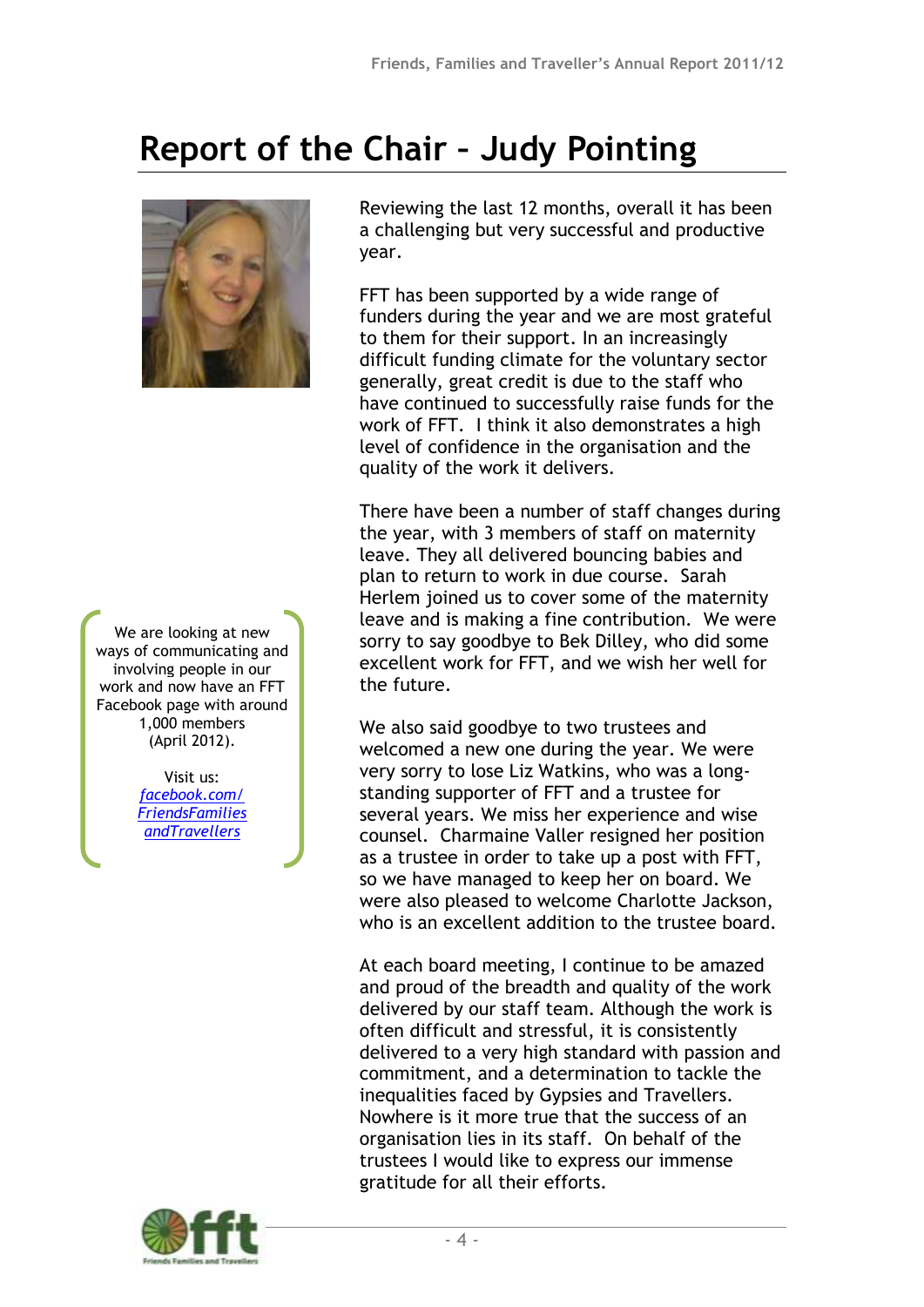# **Our Trustees**

Our Trustees during 2011/12 were –

Judy Pointing (Chair) Neil Ansell (Vice Chair) Justine Compton (Honorary Treasurer) Marc Willers Liz Watkins (Until January 2012) Tony Thompson Rob Torkington Greg Yates Charmaine Valler (Until September 2011) Charlotte Jackson

Our Director, Chris Whitwell, is also Company Secretary.

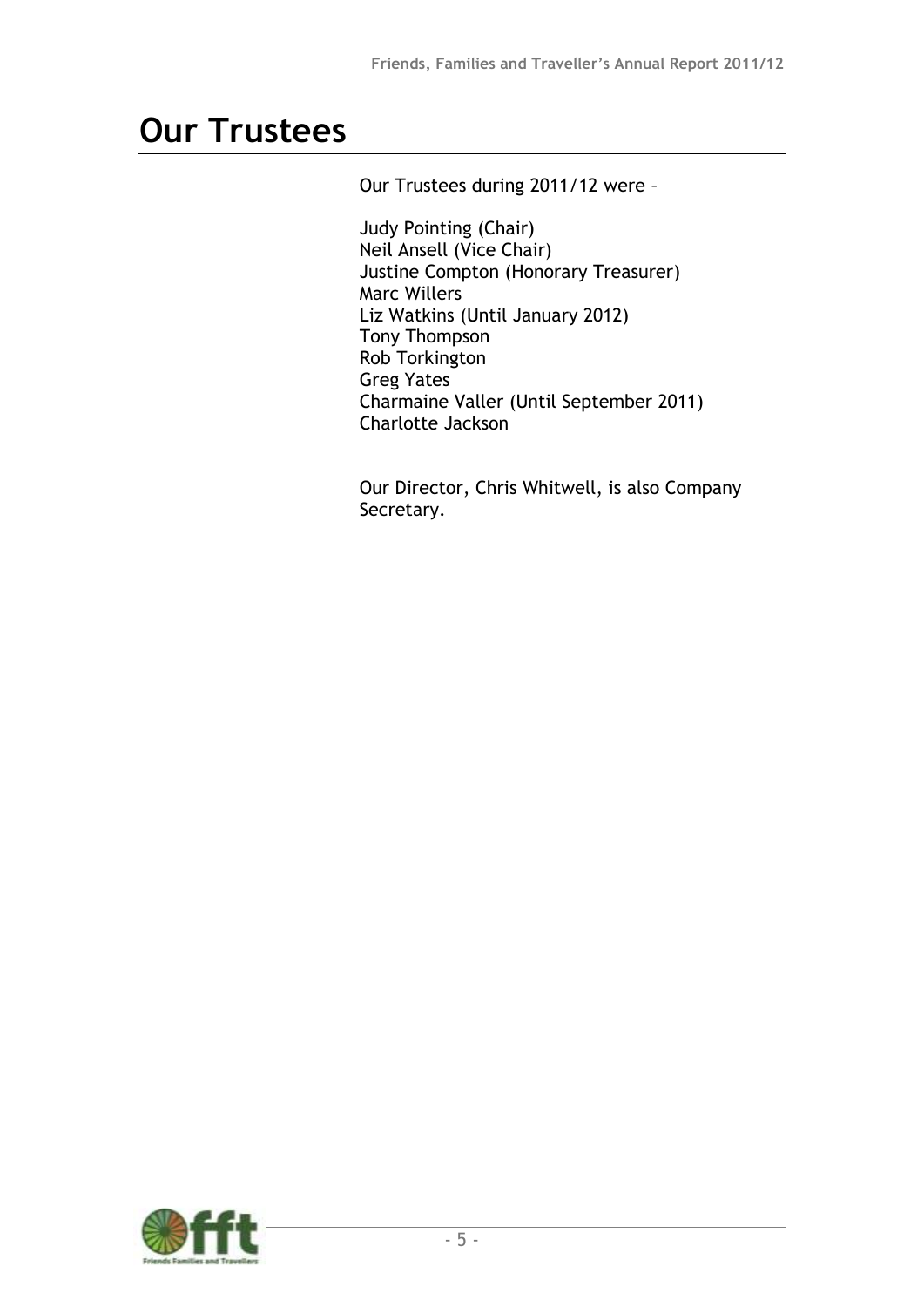# **Report of the Director – Chris Whitwell**



"It never ceases to surprise me why we, as a so-called 'tolerant' society, should find it so difficult to make the necessary provision for Gypsies and Travellers to have an authorised site on which to place their home"

The past year was one of mixed fortunes, set as it was against the backdrop of a serious economic downturn and its inevitable negative impact on the voluntary sector. FFT weathered the economic storm fairly well but despite the enormous help that we were able to give to people on an individual, family and community level, we made little progress towards ending the racism and discrimination that persists against Gypsies and Travellers within society at large. The enactment of the Localism Act and the dismantling of regional planning structures poses additional challenges which must be met if the enduring shortfall of Gypsy and Traveller sites is finally to be met.

It never ceases to surprise me why we, as a socalled 'tolerant' society, should find it so difficult to make the necessary provision for Gypsies and Travellers to have an authorised site on which to place their home. The national shortfall of 5,000 – 6,000 pitches is a drop in the ocean compared with the number of bricks and mortar homes that will be needed over the next decade and to waste time and resources pushing Travellers from one place they shouldn't be to another place they shouldn't be makes absolutely no sense in either economic or human terms. It may even be that if we were to over-provide pitches by exceeding the immediate assessed need it would free up bricks and mortar housing from occupation by those Gypsies and Travellers that have been forced against their will into such accommodation through lack of any viable alternative. This would a be a low impact and sustainable way of adding to our available stock of bricks and mortar housing.

In order to meet the challenges ahead there are three basic things that need to happen. Firstly, Government ministers and their civil servants need to engage properly with Gypsies and k Travellers and those working on their behalf when drawing up policies that affect their lives. n Secondly, all those organisations that work on behalf of the travelling communities need to speak with a coherent and a united voice so that a

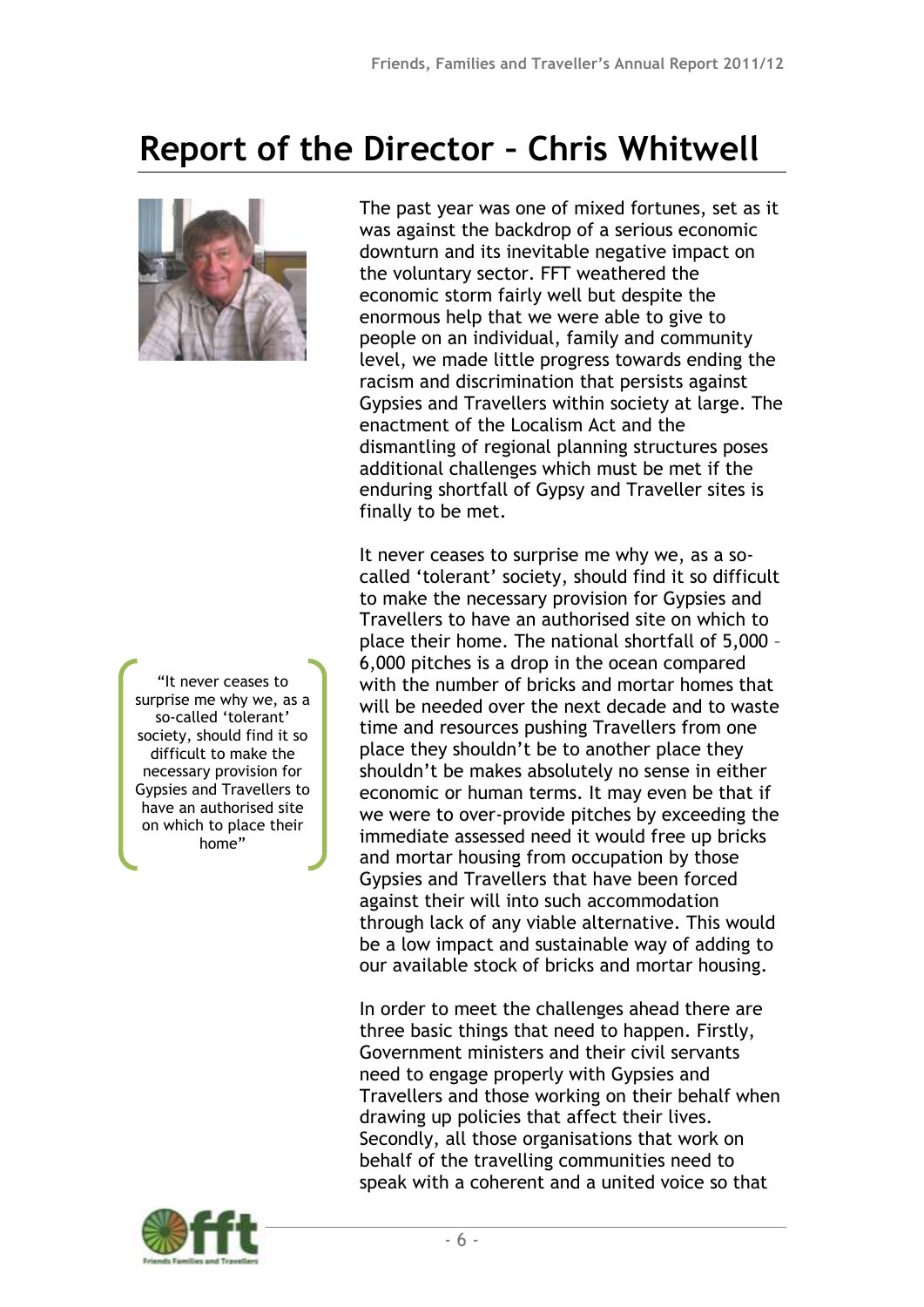# **Report of the Director – Chris Whitwell**

*Continuation…*

the messages that Government hears are clear and unambiguous. And finally, Gypsies and Travellers themselves need to be equipped with the opportunities, knowledge and confidence to become an integral part of the machinery of Government, local government and other statutory services so that it is no longer a question of 'us' making decisions about 'them' but Gypsies and Travellers being seen and respected as part of the wider community.

Over the past year we have been working with colleagues in other organisations to try to achieve these outcomes and to get the inequalities faced by Gypsies and Travellers firmly onto the agenda of Government, local Government and all other public bodies that have a responsibility to address the needs of the travelling communities. Helping to shape the policy agenda of Government and other public bodies has been a key priority for us in 2011/12 and will remain so throughout 2012/3.

In the pages of this Annual Report you will be able to read of the wide variety of different projects and programmes that we have delivered over the past year and there are some touching case studies demonstrating how we have been able to change people's lives for the better. None of these outcomes could have been achieved without the energy, commitment and sheer dogged persistence of my colleagues who never cease to impress me by the breadth of their knowledge, their abilities and their determination to achieve positive results.

An organisation is only ever as good as those who work within it, be they paid staff, Trustees or volunteers and I am proud to be part of this amazing team of people.

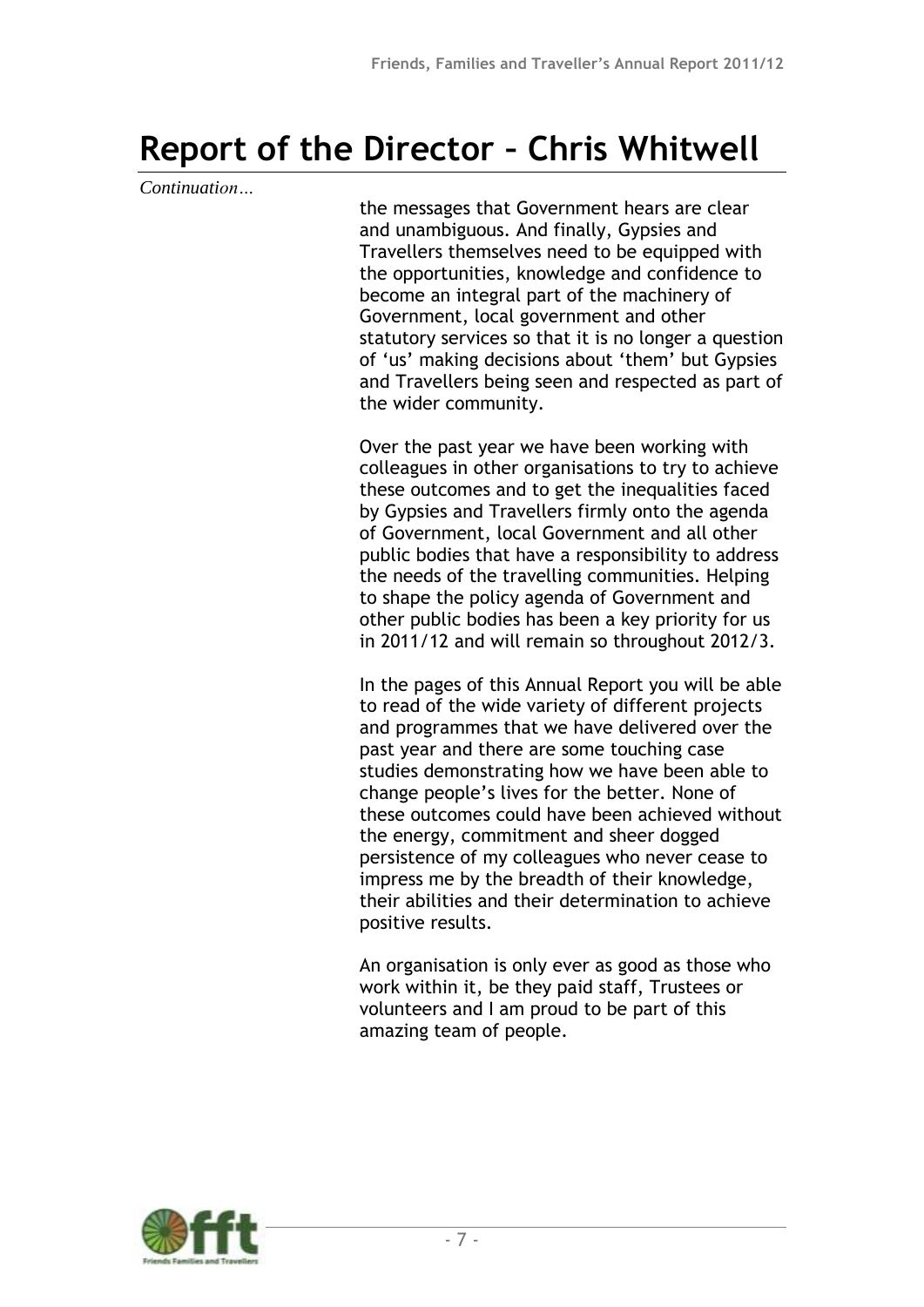*A high quality front line service for Gypsies and Travellers throughout the UK*

FFT offers advice, information and casework to all Gypsies and Travellers who seek our help and we monitor the profile of our client base to ensure that the service is reaching all sections of the communities and all regions of the country. Since 2009 figures have indicated an increase in the amount of casework we are doing on behalf of New Travellers, who have risen from 14% to 23%. The issues faced by this group predominantly revolve around evictions and homelessness.

*Case Studies*

These are just a few of the many cases that we have dealt with over the past year, but which give a flavour of the serious issues faced by our clients and the help that we are able to offer:

• An Irish Traveller woman we work with in South Cambridgeshire who had fled domestic violence and was placed in housing several years ago had been trying to access permanent site accommodation on a local authority site. She had been unsuccessful each time a pitch became available. FFT scrutinised the allocations process and took the grievances to the Local ombudsman. Although it was deemed that the authority had acted in accordance with policy a later letter from the local authority suggested that the reason for her not being able to access the site was due to her ethnicity as an Irish Traveller- on a site where all residents were Gypsies. We subsequently took further instruction and worked alongside a solicitor. A barrister felt that the Council may have breached their Public Sector Equality Duty regard to 'fostering good relations' between persons of a particular racial characteristic and those not of the same racial characteristic or to tackling prejudice and promoting understanding- there is now a judicial review pending for this matter.

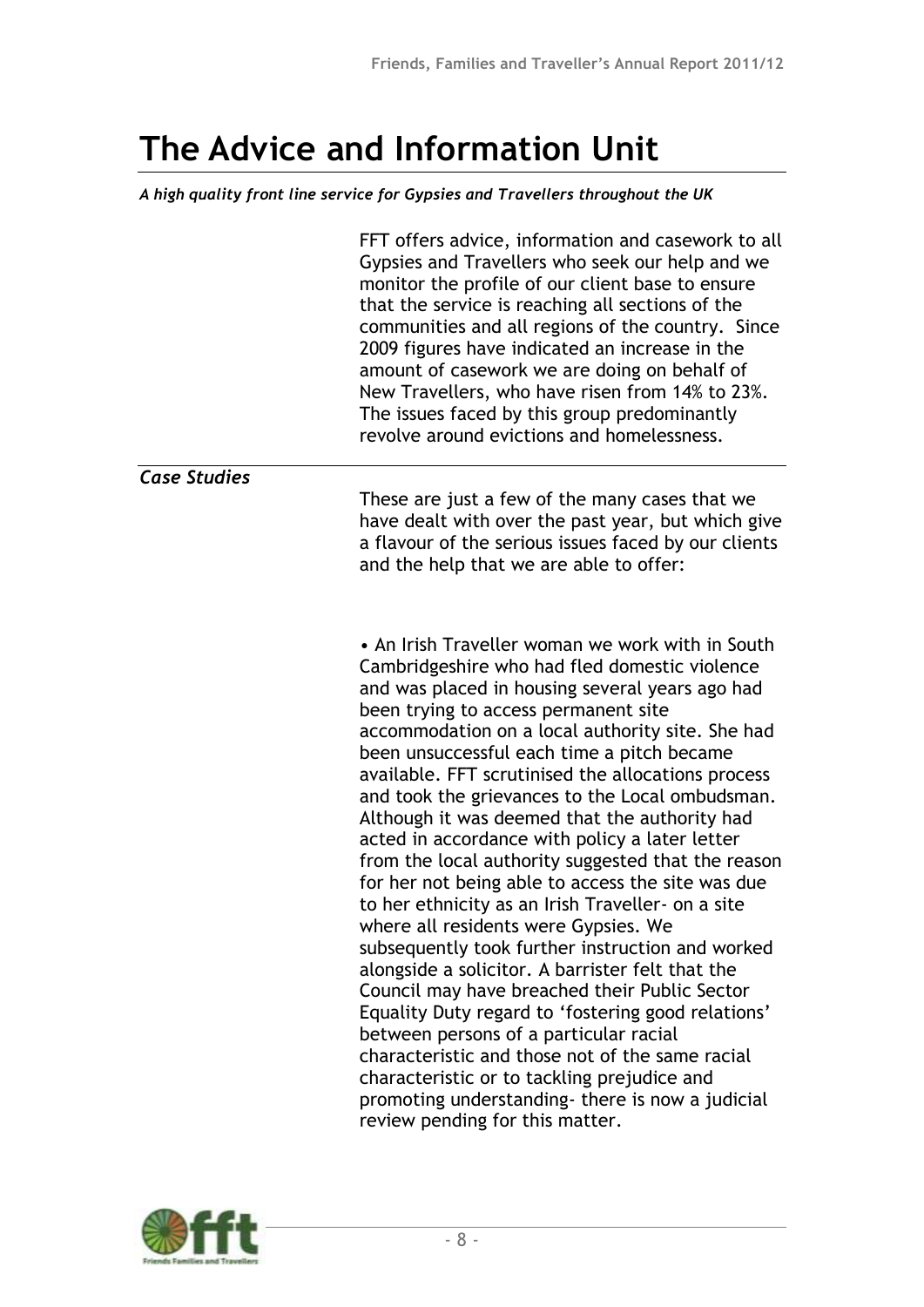*Continuation…*

• A Romany Gypsy family were supported by FFT when they felt that they had been discriminated by the Police due to their ethnicity. FFT supported the family to make a complaint to the professional standards body. The family had previously tried to place complaints to the Police but were not given clear and accurate information by the authorities. With FFT support the family had their grievances robustly investigated and subsequently received an apology in respect of one of the issues.

• A young New Traveller approached FFT when she found that her living caravan was no longer fit for purpose and needed repairs to make it sound and waterproof for the inclement weather. FFT were able to work with the Traveller and successfully apply for a grant. She now has a watertight safe home.

• We advised several Gypsies and Travellers who were living on local authority sites regards the new mobile homes Act. We helped people renegotiate express terms particularly where they were less advantageous than their former agreements. Many Travellers from across the country were advised on this matter.

• FFT has been active in negotiating with Local authorities and Police regarding unauthorised encampments. A recent encampment of around 20 Travellers in West Sussex was threatened with an imminent eviction. There were also a lot of children living on the encampment. An FFT representative was able accompany some of the Travellers and supply a witness statement at court. Alongside a solicitor at the Travellers Advice Team we were able to negotiate a prolonged stay for the Travellers.

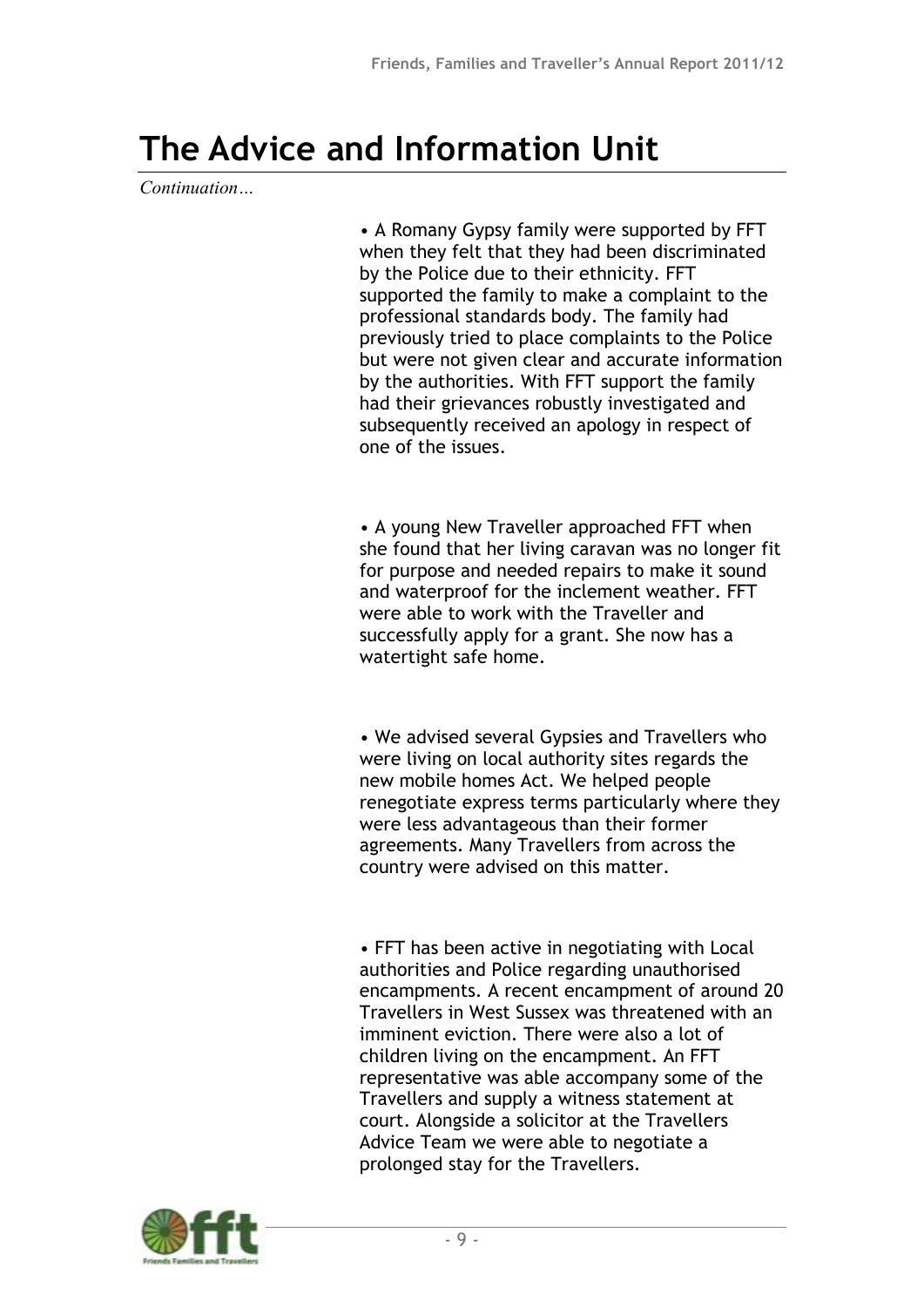#### *Continuation…*

• We have helped several Travellers living on unauthorised encampments to gain access to the Dogs Trust's Vet Card Scheme, which gives free and subsidised vet treatment to dogs whose owners are homeless.

• FFT continue to support clients across the country with planning matters, supplying witness statements and advocating on their behalf with planning departments. Many planning applications are being sought at present particularly in light of the amount of temporary permissions coming to an end- the change in Government and the Localism Act.

• FFT helped a highly mobile Traveller with his claim for Employment Support allowance and also accompanied him to an ATOS medical assessment. The assessment subsequently led to FFT being able to help with a Disability Allowance application which was also successful. This Traveller is now in receipt of the benefits which otherwise he would not have received. This has greatly improved the quality of his life.

• We were able to help a Romany woman and her son from Surrey access local authority housing when the private rented accommodation which they had been living in was sold. This particularly vulnerable family were threatened with homelessness and found it impossible to access the services provided by the local authority. After much negotiation and supplying expert evidence of needs the local authority offered the family a home. This family has now been linked in with all the correct services and lives happily in the Surrey area.

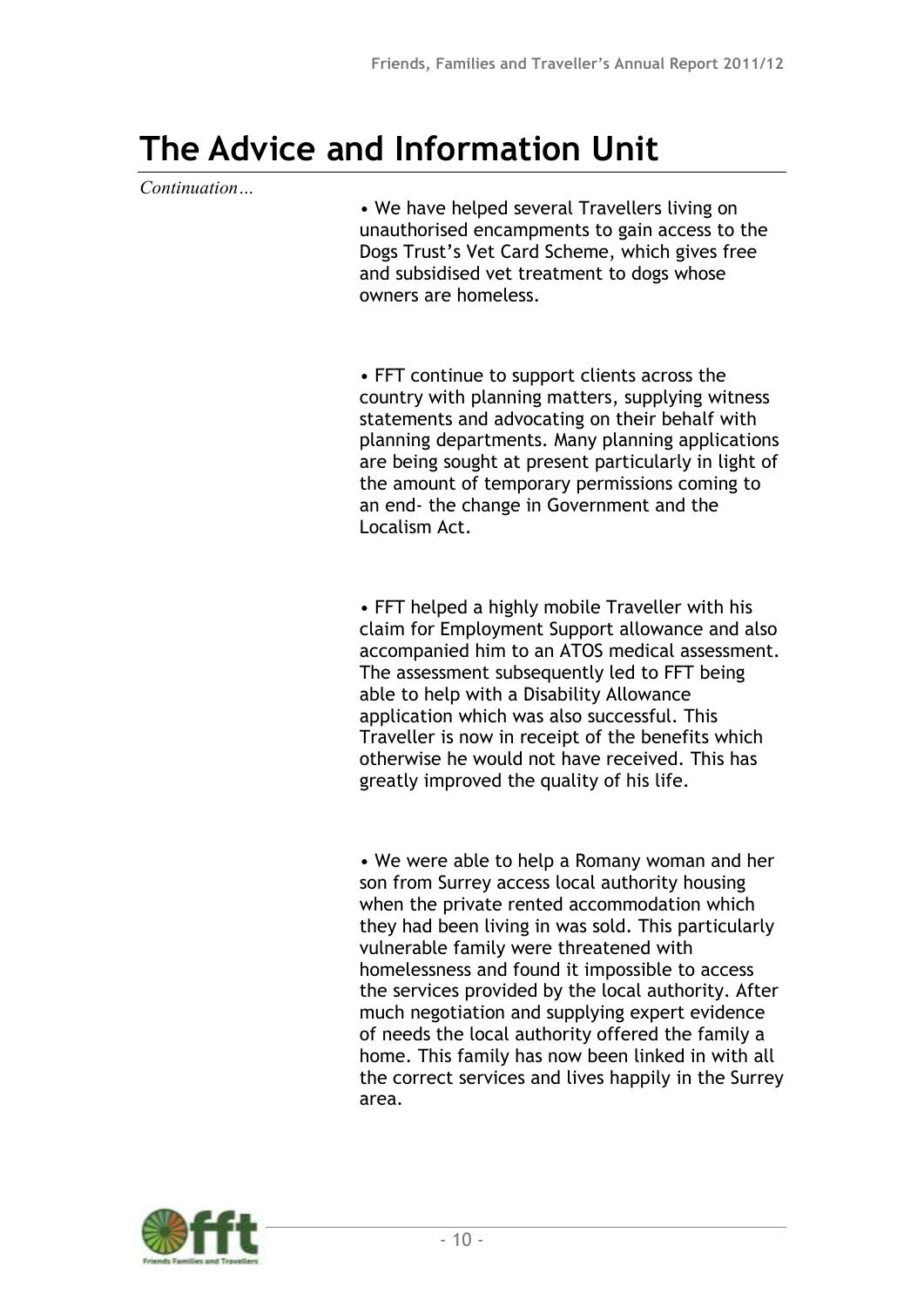| Continuation                | • FFT negotiated on behalf of several Romany<br>Gypsy families and Irish Travellers in respect of<br>placement of gravestones and memorials at Parish<br>Churches. In one instance FFT involvement<br>stopped the hearing of an ecclesiastical court<br>which would have cost the family in excess of<br>£4,000. Although this particular Romany family<br>was successful in their application to Faculty<br>many more are not and FFT recognises that there<br>is an emerging trend which needs addressing. FFT<br>is currently writing an informative advice sheet<br>which will be placed on the FFT website. |
|-----------------------------|------------------------------------------------------------------------------------------------------------------------------------------------------------------------------------------------------------------------------------------------------------------------------------------------------------------------------------------------------------------------------------------------------------------------------------------------------------------------------------------------------------------------------------------------------------------------------------------------------------------|
| <b>Case Work Statistics</b> | During 2011/12 our caseworkers dealt with a wide                                                                                                                                                                                                                                                                                                                                                                                                                                                                                                                                                                 |

variety of cases from all across mainland UK, including Wales and Scotland.



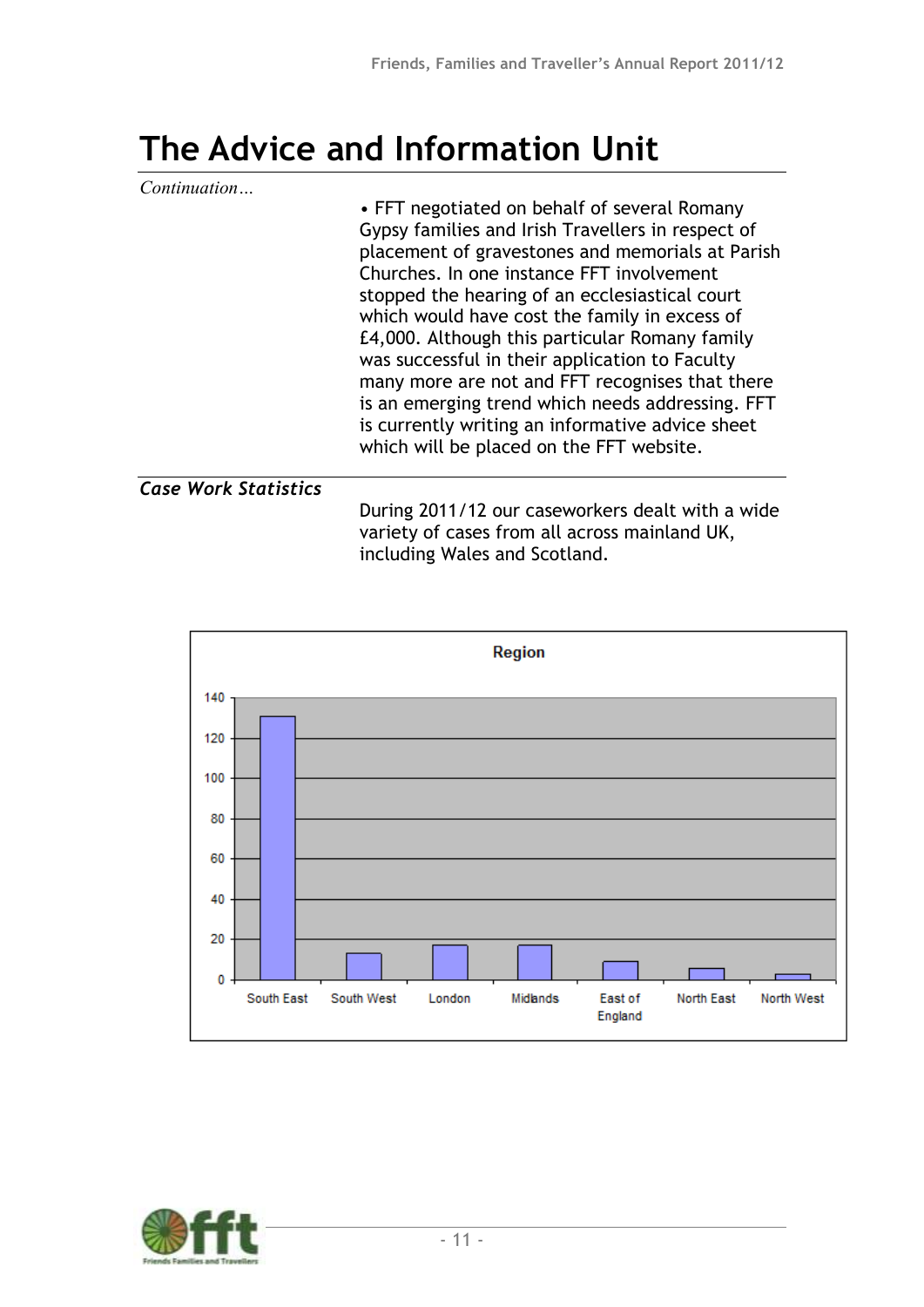*Continuation…*



The breakdown does not include the work carried out by FFT outreach workers in the Sussex area which runs into hundreds more cases.

The full breakdown for National casework is as follows for 201 cases-

- 28 cases about planning
- 14 cases about discrimination
- 16 cases about evictions
- 20 cases about homelessness
- 8 cases about housing
- 8 cases about the police
- 25 cases about other issues
- 2 cases were about debt
- 22 cases about sites
- 19 cases about benefits
- 9 cases about grants
- 12 cases seeking legal advice
- 8 cases about education
- 5 cases about health
- 3 cases were about the media
- 2 cases were about domestic violence

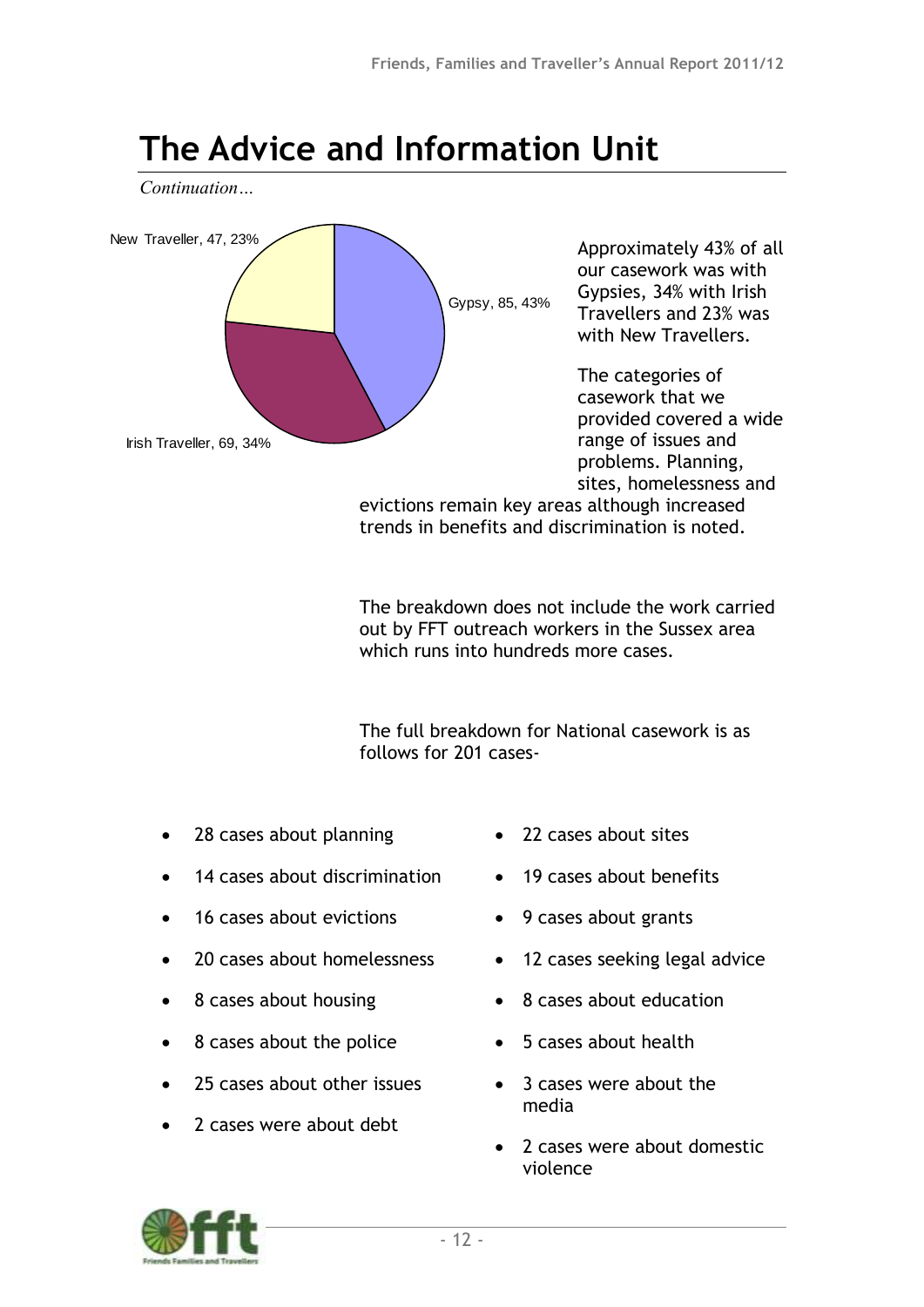*Continuation…*



Often our clients present with multiple issues and sometimes these can overlap. FFT now has an improved data collection procedure which allows us to refine our reports whilst ensuring that strict confidentiality remains at the forefront of our work.

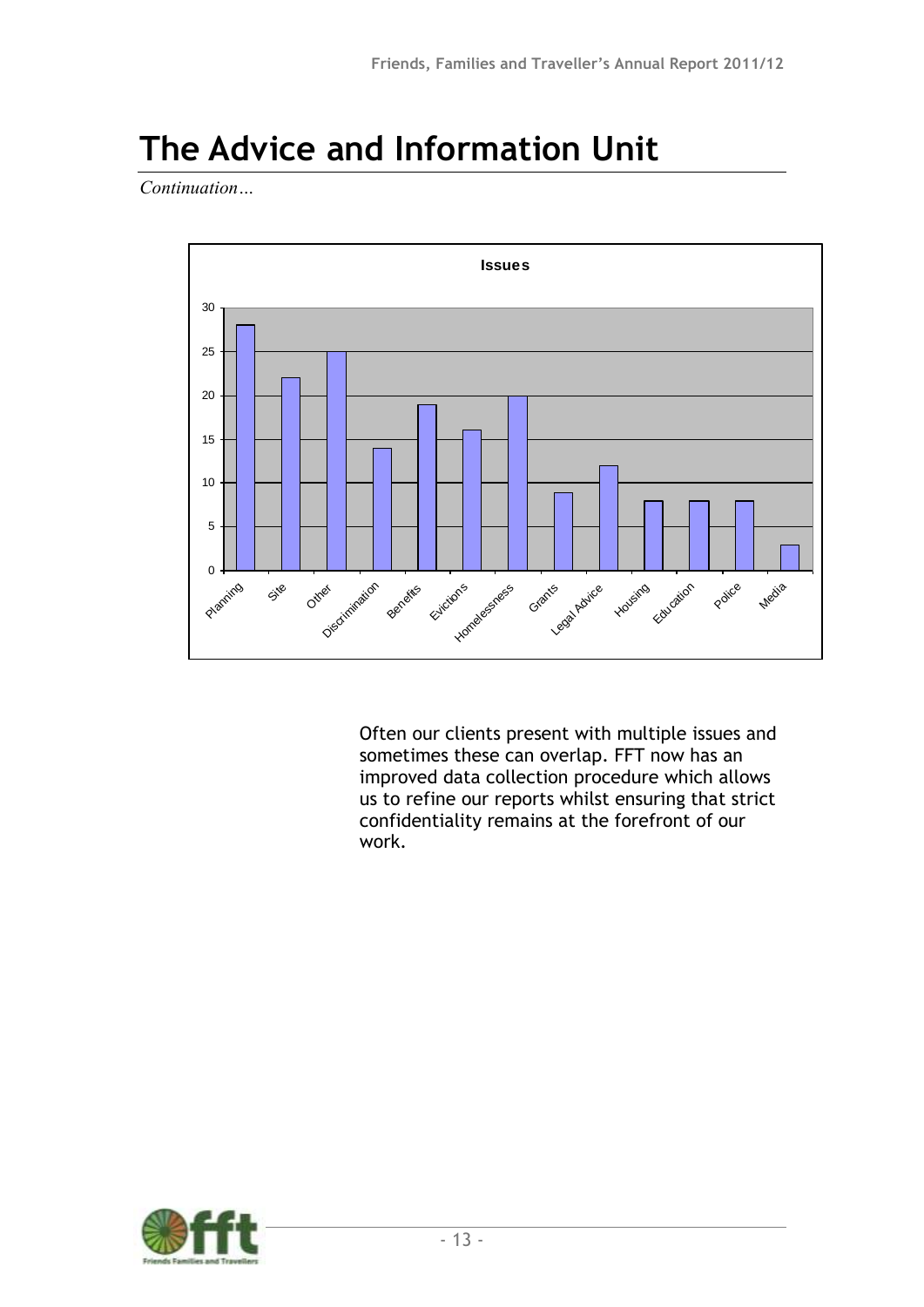

**Chris Whitwell, Director of Friends, Families and Travellers** Chris was appointed Director in March 2006. He was previously working with FFT on a consultancy basis having held senior positions in the public and voluntary sectors.

### **Emma Nuttall, Advice and Policy Manager**

Emma initially started working for FFT as a volunteer. She is now the Advice Work Manager and has been working for FFT for over 11 years. Emma has a key role in policy work and represents the organisation in a number of national fora.





#### **Abbie Kirkby Caseworker** Abbie has been working with FFT as a national caseworker since July 2007. Her background includes working with marginalised communities both in England and abroad.

#### **Sarah Mann, Training and Capacity Building Manager**

Sarah joined FFT in August 2007. Her background is in community and environmental work, managing projects and training in the public and voluntary sectors.



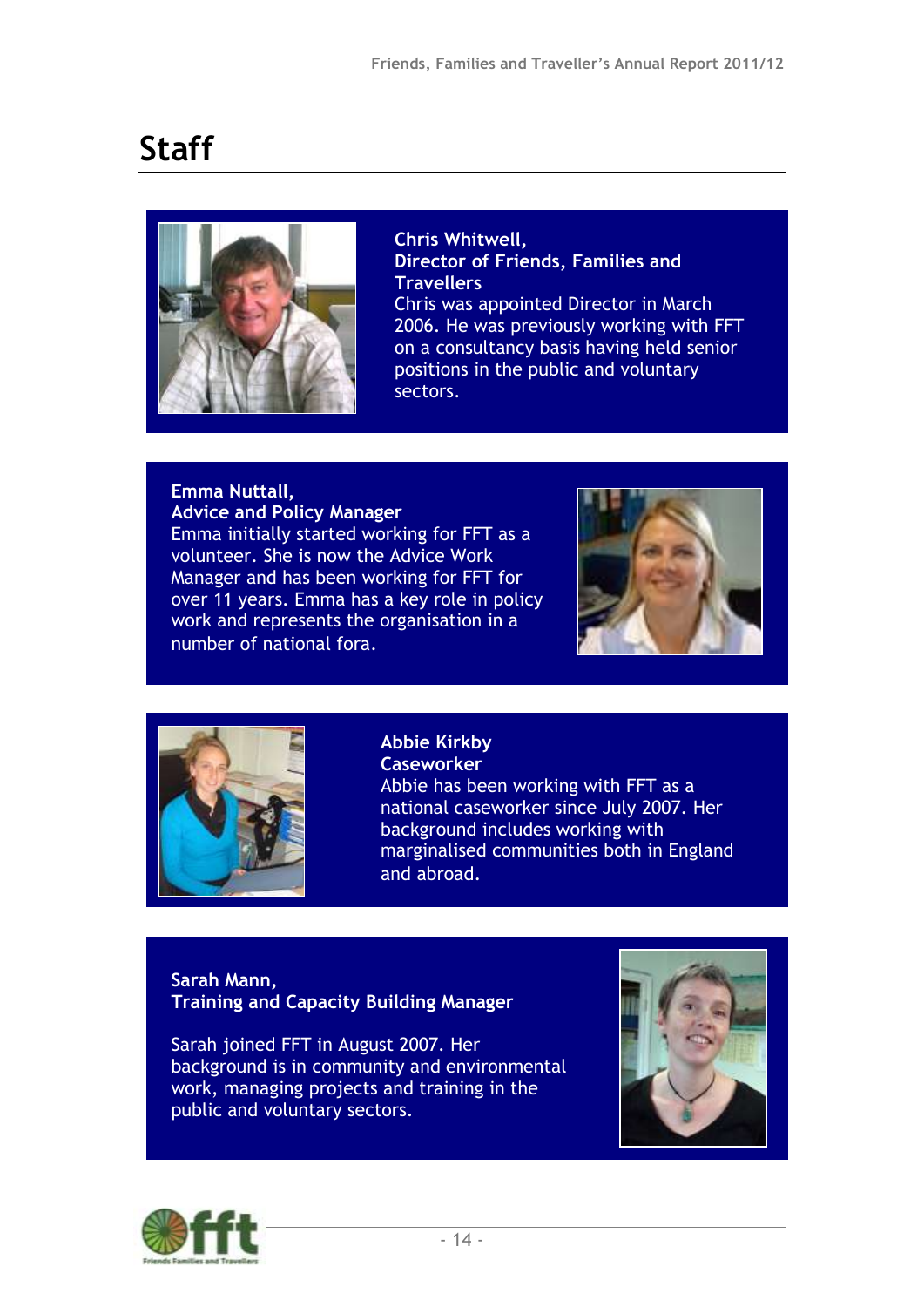#### **Zoe Matthews, Strategic Health Manager**

Zoe is a trained Psychiatric Nurse with a degree in Anthropology and Sociology and has an MA in Health Promotion, where she specialised in the Health of Gypsies and Travellers. Initially joining as a volunteer, Zoe has now been working with FFT for over eleven years.





#### **Avril Fuller,**

**Community Outreach Worker** Avril is of Gypsy heritage and started as a volunteer with FFT before becoming a paid member of staff in 2003. Her background is with Traveller Education Services. Avril specialises in working with vulnerable people/learning difficulties/disabilities.

#### **Marya Sadouni, Community Support Worker**

Marya, a Romany Gypsy, joined FFT in 2008, having previously been a volunteer. She worked previously as a carer in the healthcare profession and trained as a Doula nurse. She also works with FFT on an oral hygiene project: helping members of the community access dental services.





**Gemma Challenger, Well-being Support Worker** Gemma is a New Traveller and started with FFT in February 2007. Her background is in learning disabilities.

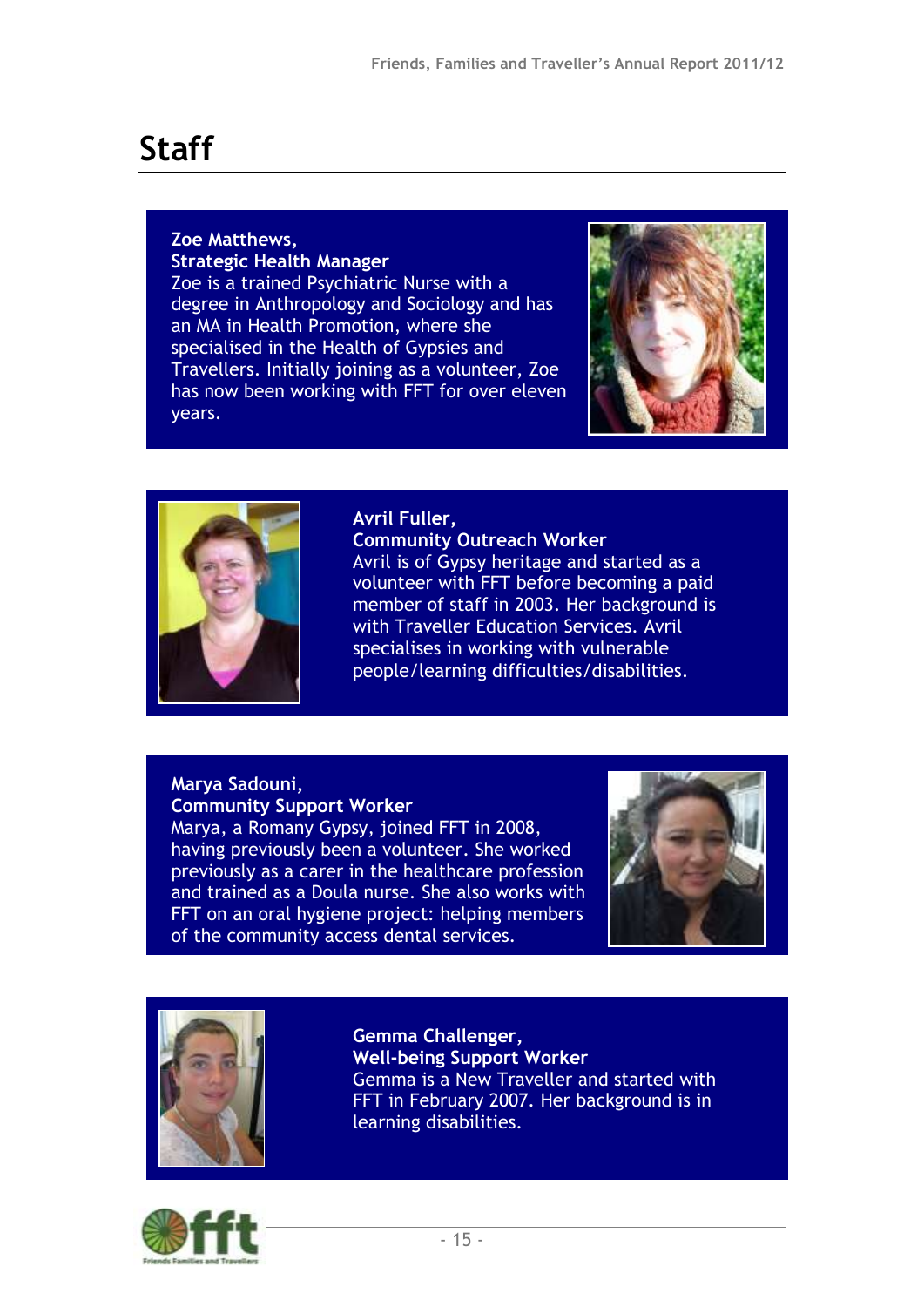

**Rebekah (Bek) Dilley, Community Support Worker** Bek joined FFT in April 2008 as one of our two Community Support Workers. From a Traveller background, Bek has worked in a number of previous posts including managing the security at fairs and festivals and managing the Brighton Pride Parade.

**Clare Bingham, Young Person's Co-ordinator** Clare's background is working with young homeless people including street homeless and sexual health outreach worker and later as a youth worker.





**Lisa Bruton, Health Policy Officer**

Lisa is a trainee psychotherapist with Brighton PCT. At FFT, she is involved in mental health research and Travellers, and creating a pool of Wellbeing resources for the community.

**Suzanna King, Finance Officer** Suzanna joined FFT in November 2005. Her background is in arts administration, working in Young People's and Children's Theatre.



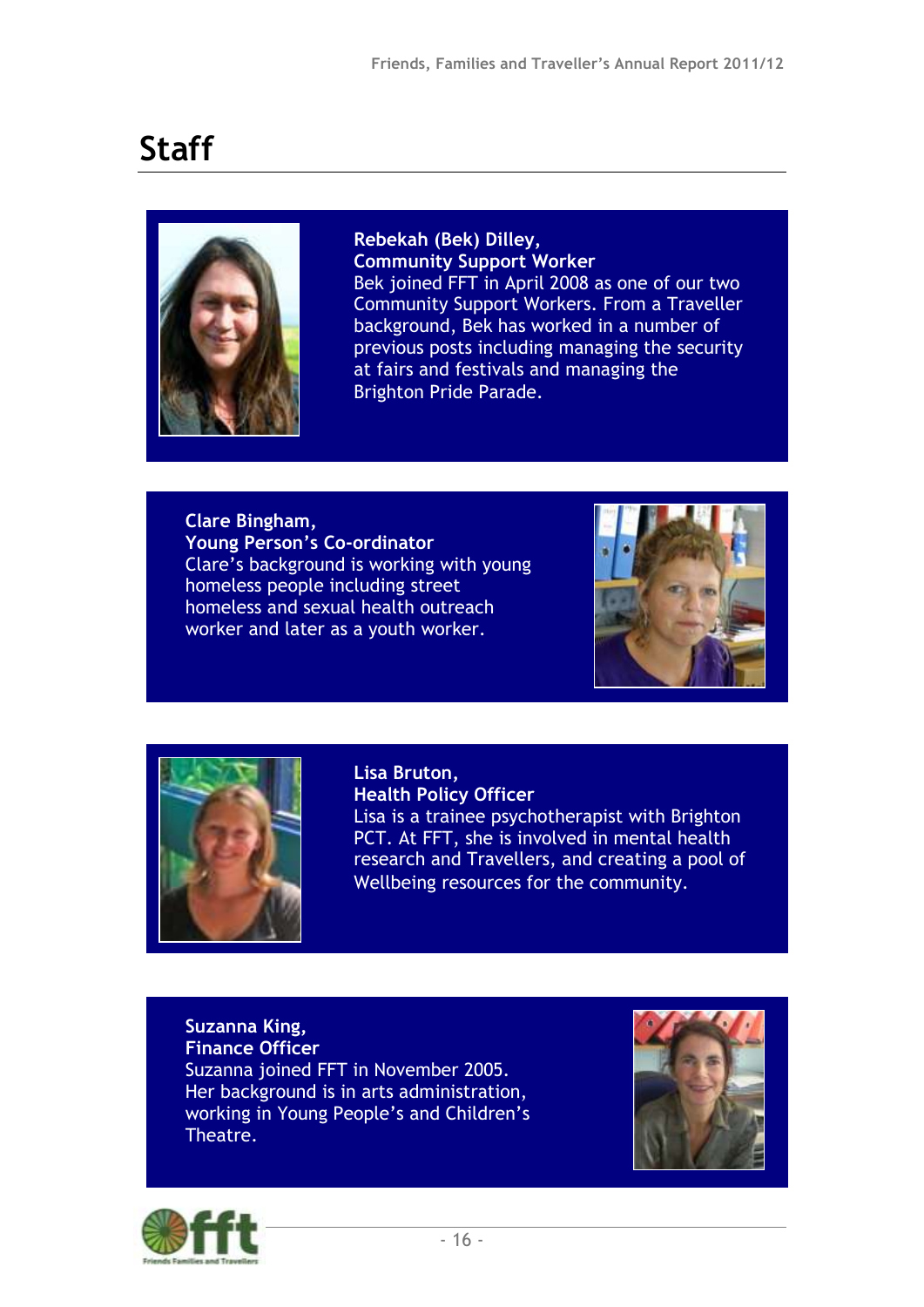

**Michelle Gavin, Caseworker.** Michelle has been working for FFT as a National Caseworker since Jan 2010. Michelle is of Irish Traveller heritage through marriage. She is a founder member of GAIT (Gypsy and Irish Travellers Association South East) and previously worked as a volunteer caseworker and advocate.

#### **Liz MacPherson, Training Officer** Liz joined FFT in January 2010. Her background includes teaching at secondary level, and prior to FFT working for two other Sussex based Gypsy and Traveller groups.





#### **Jazka Atterbury, Project Officer**

Jazka joined in 2008 and has Roma Gypsy as part of her heritage. Jazka has 17 years' experience working in community engagement, empowerment and community development and grassroots experience working in youth and community, social housing, learning disability and mental health.

**Charmaine Valler, Community Engagement worker: Surrey** Charmaine a Romany Gypsy joined FFT in 2011. Charmaine has a working background in mental health.



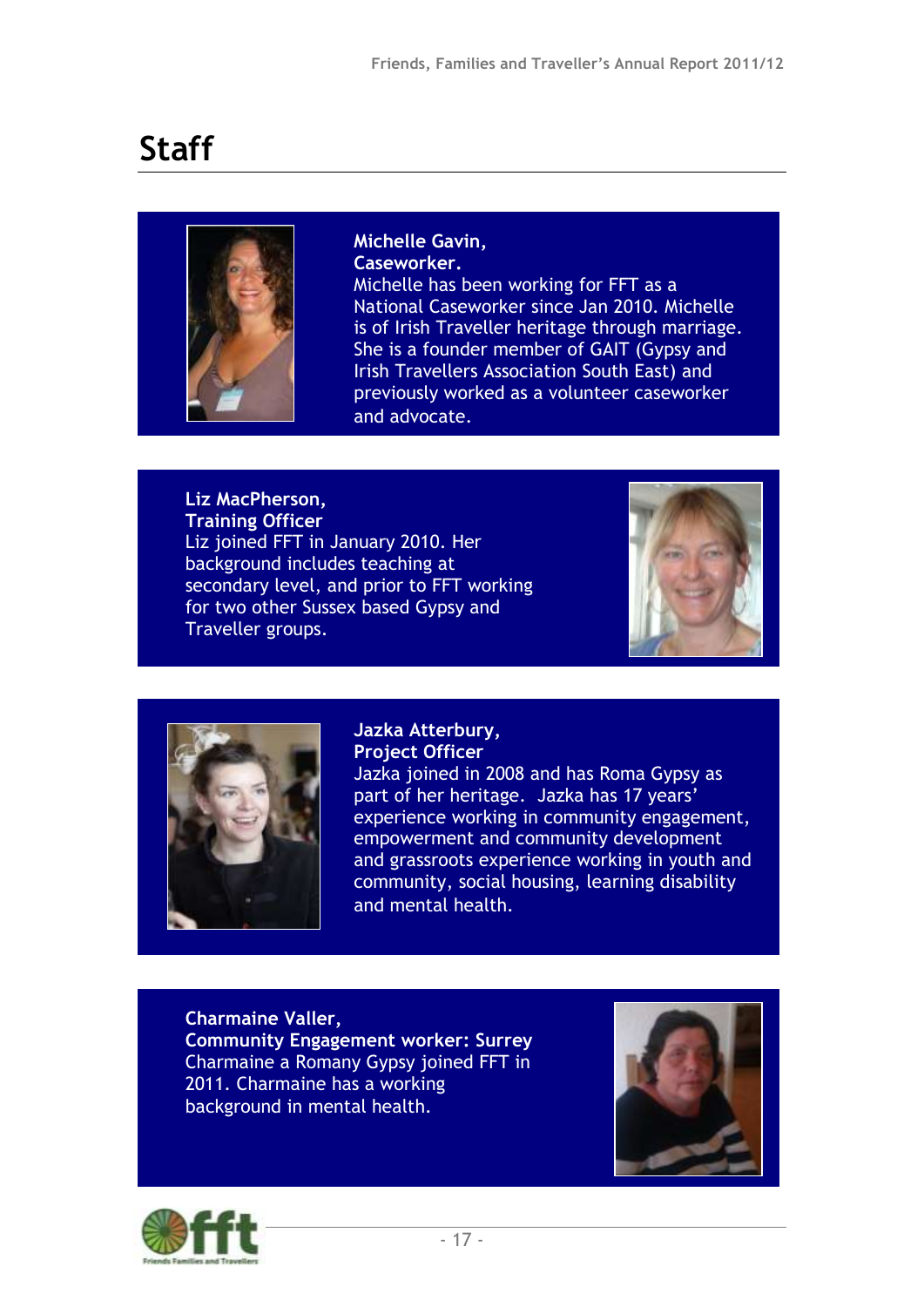## **Staff News**

All three mothers and babies are doing well; our Mental Health and Wellbeing Worker, Gemma Challenger gave birth to a baby girl, Freya, in July followed by the birth of Emma Nuttall's son, Alfie, and finally Abbie Kirkby's son Charlie.

During 2011/12 we had three members of staff on maternity leave. Gemma returned to work in June 2012 and Emma and Abbie will be returning to work on a job share basis at the beginning of December 2012.

Coping with the absence of three key members of staff has not been easy but we were very fortunate to recruit Sarah Herlem as Mental Health and Wellbeing cover for Gemma. Sarah has quickly proved invaluable to the work of the team and we will be seeking to retain her services in the longer term.

We were not in a position to recruit back up resources to cover Emma and Abbie's posts but managed to continue their work through a redistribution of staff resources from elsewhere in the organisation. In particular Sarah Mann did a sterling job of covering Emma Nuttall's work on our EHRC funded project and Michelle Gavin provided excellent cover for Abbie Kirkby in maintaining the national casework service.

During the year we were also pleased to welcome Charmaine Valler to our staff team. We already knew Charmaine as a valuable member of our Trustee Board, a position which she naturally had to resign when appointed to the staff team. The Trustee Board's loss is the staff team's gain and Charmaine is doing excellent work in Surrey to get Gypsies and Travellers engaged in civic and democratic processes.

#### **Sarah Herlem,**

Sarah has been a Mental Health and Well-being Outreach Worker for FFT since September 2011. o She has a background in counselling and f therapeutic group work. She is experienced in working with a wide range of ages and issues including abuse, domestic violence, bereavement **and substance misuse.** m

w

m

n



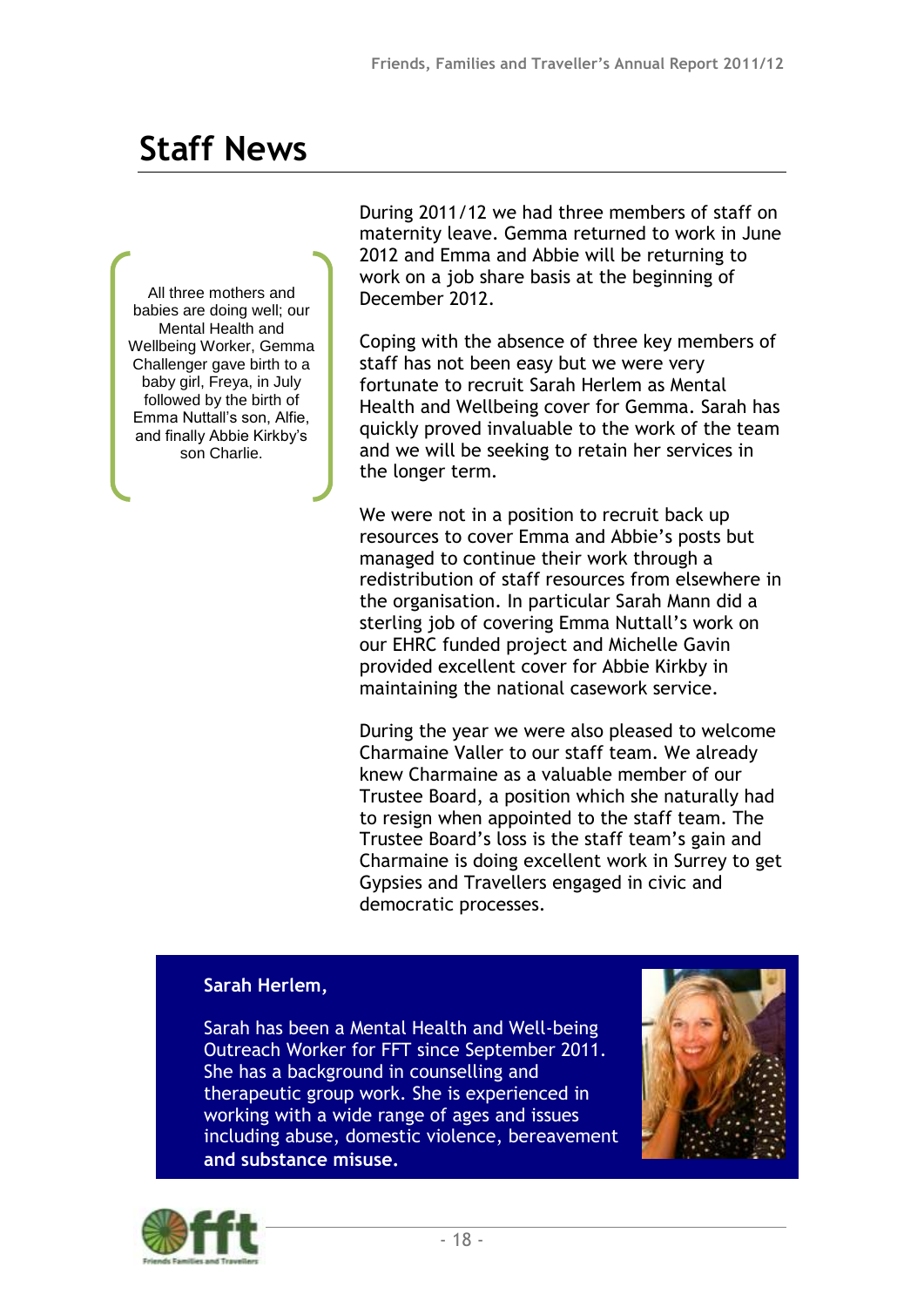# **Our Consultant Experts**

Our Annual Report would not be complete without a word of gratitude to two former members of staff who, although no longer on the payroll carried out valuable specialist work on our behalf during 2011/12.

#### *Steve Staines*

Steve Staines was one of the original founders of FFT back in 1993/94 and has been a tremendous influence on our organisation and on the work of other organisations working to create a level playing field for Gypsies and Travellers.

Steve worked for us for three years as a Planning Officer, following which he was retained by the Traveller Law Reform Project to continue the vital planning work that he had started. As well as providing responses to the individual planning documents of numerous local authorities Steve gave evidence at the Examinations in Public of Regional Spatial Strategies in the South West, the East of England and finally the South East. Through his evidence Steve was able to achieve many important changes to the numbers of pitches assessed as required throughout those regions. Now that the Government has dispensed with Regional Planning, so that all initial decisions will be taken at the local level it will become extremely difficult for Gypsies and Travellers to engage with consultation processes and this is an issue that we have raised with the Minister responsible.

Sadly, Steve has decided to retire after a long and distinguished contribution to the cause of Gypsies and Travellers and he will leave a gap that will be extremely difficult to fill. His work will be hugely missed but we all wish Steve a much earned rest and a long and happy retirement.

### *Tammy Furey*

Tammy Furey has been a highly valued member of FFT for 10 years. Although, following the birth of her daughter, Megan, she is no longer an employee of Friends, Families and Travellers, she continues to provide valuable services on a consultancy basis. In particular her IT skills are invaluable to us in designing, updating and maintaining our website and her analytic skills are also put to good use in reviewing and evaluating our project outcomes.

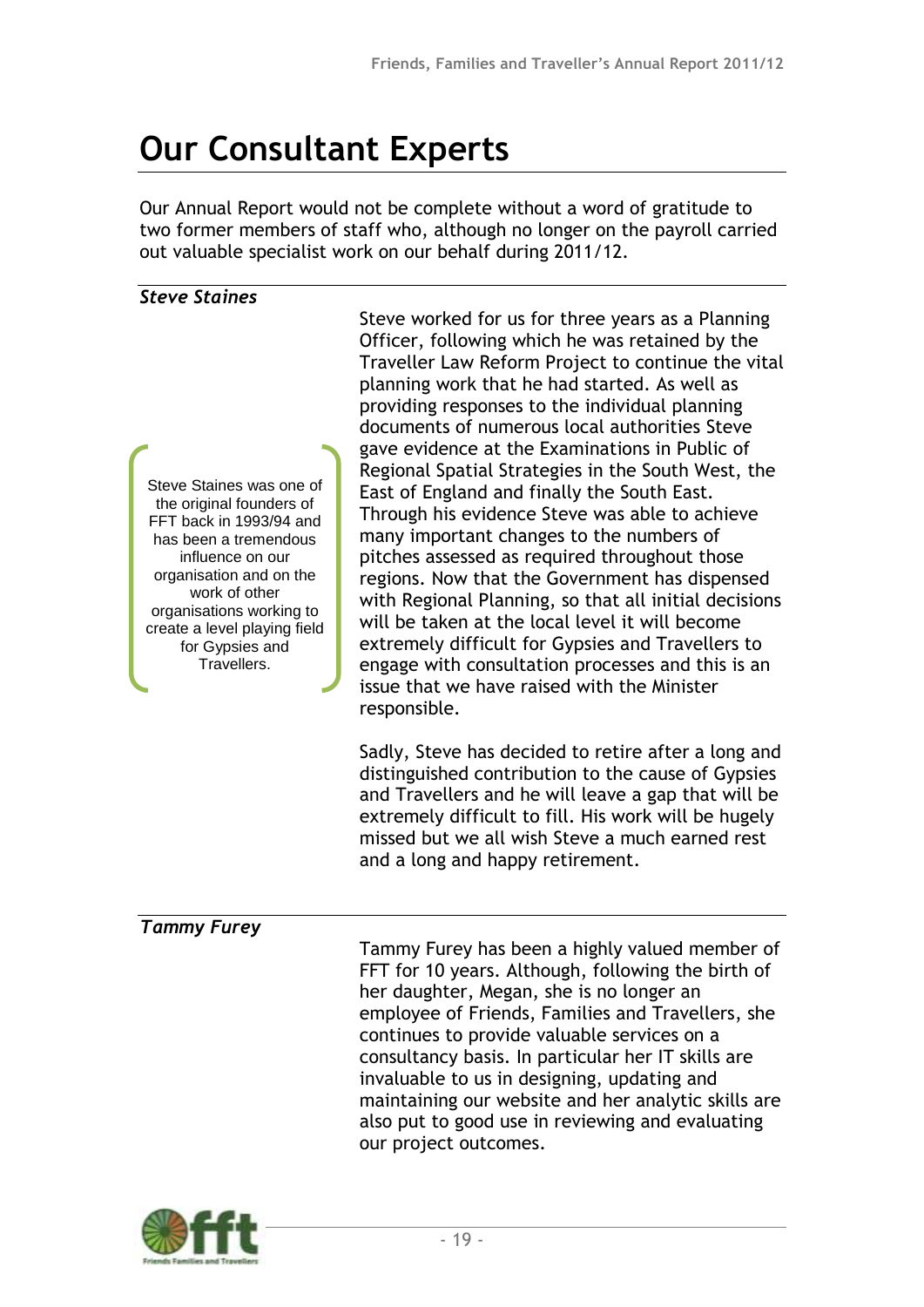# **Join Our Organisation**



We are a membership organisation and we welcome new members. Membership runs from 1 April – 31 March each year and individual subscription rates are £10 per annum or £5 unwaged. Organisations may also join for an annual subscription of £25.

Membership entitles you to receive our quarterly Newsletter and to attend and

vote at our Annual General Meetings. We are always pleased to hear from our members and to talk to them about the work that we are doing and, importantly, membership of our organisation means that you are helping us in our struggle to bring an end to the racism, marginalisation and social exclusion suffered by the travelling communities.

If you would like to join us simply contact Suzanna on 01273 234777 or email her: [admin@gypsy-traveller.org.](mailto:admin@gypsy-traveller.org)

You can also support us and keep up with current issues by joining us on Facebook:

[www.facebook.com/FriendsFamiliesandTravellers](http://www.facebook.com/FriendsFamiliesandTravellers)



And Twitter:

<https://twitter.com/GypsyTravellers>



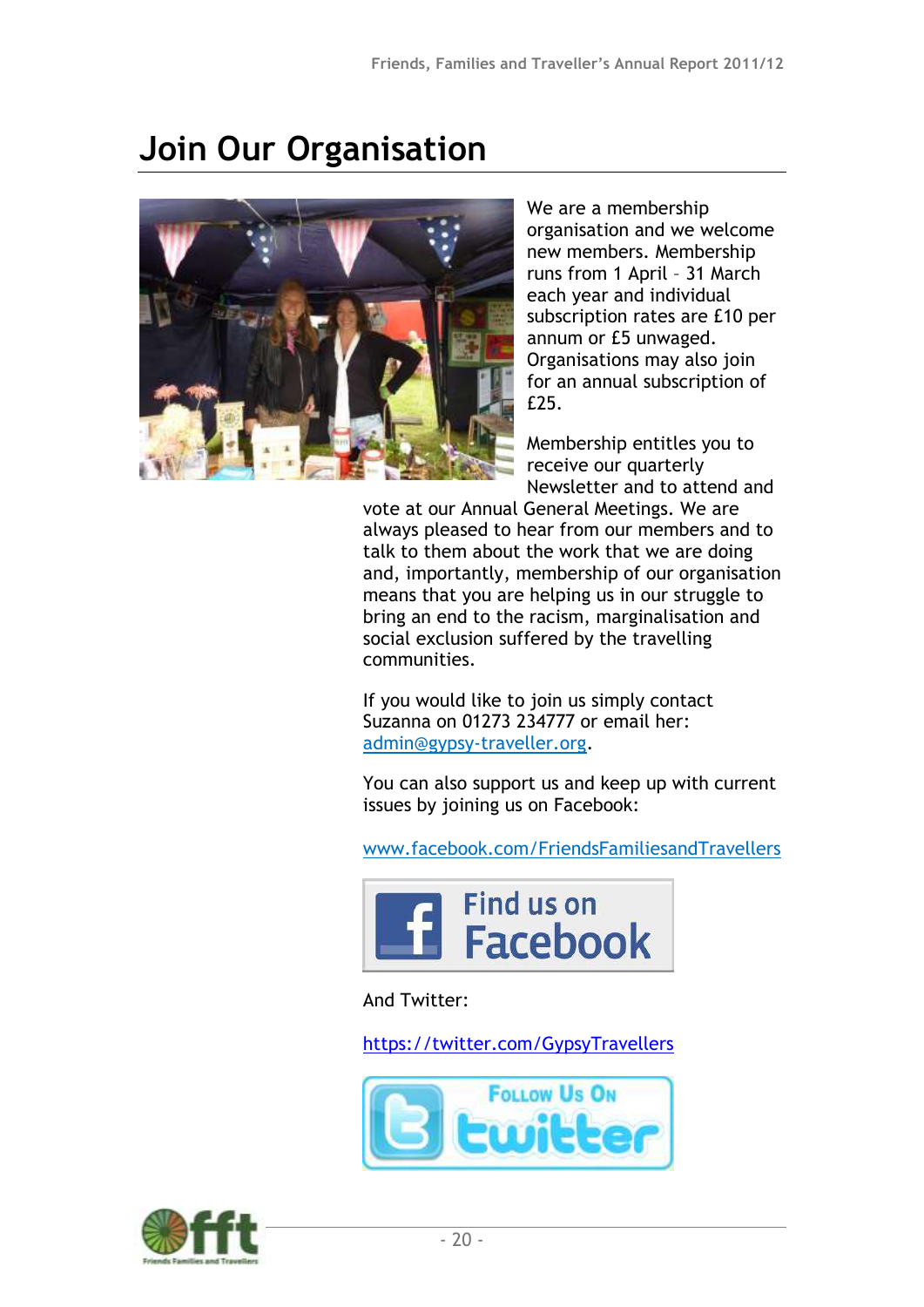# **Partnership Working**

We believe that, if we are to bring about positive and lasting change, we need to develop and strengthen our partnerships with all those other organisations that are working on behalf of Gypsies and Travellers. These include other national organisations such as the Irish Traveller Movement in Britain as well as regional grass roots groups from all other Regions of the country. There are many groups doing excellent work in all areas of the country but it is important that we all speak together with a coherent and unified voice if we are to bring about the legal and social policy changes that are so urgently required in order to achieve greater equality and justice for Gypsies and Travellers.

FFT is one of the larger organisations working on behalf of Gypsies and Travellers but it does not necessarily seek to take a lead role in its various partnerships but rather to provide consensual support to strengthen the voice of Gypsies and Travellers.

We are also committed to working with and supporting other organisations working in the field of equalities and human rights, in particular other national organisations working in the field of Race Equality and organisations seeking to bring about greater equality and justice for chronically excluded groups. For example, we are a member of the newly emerging BME VCS coalition which is seeking to position Race Equality more centrally within wider equality agendas. We wish to ensure that Gypsy and Traveller issues are not just seen as a self-contained bubble but as part of a wider movement towards securing a fairer, more just and equal society.

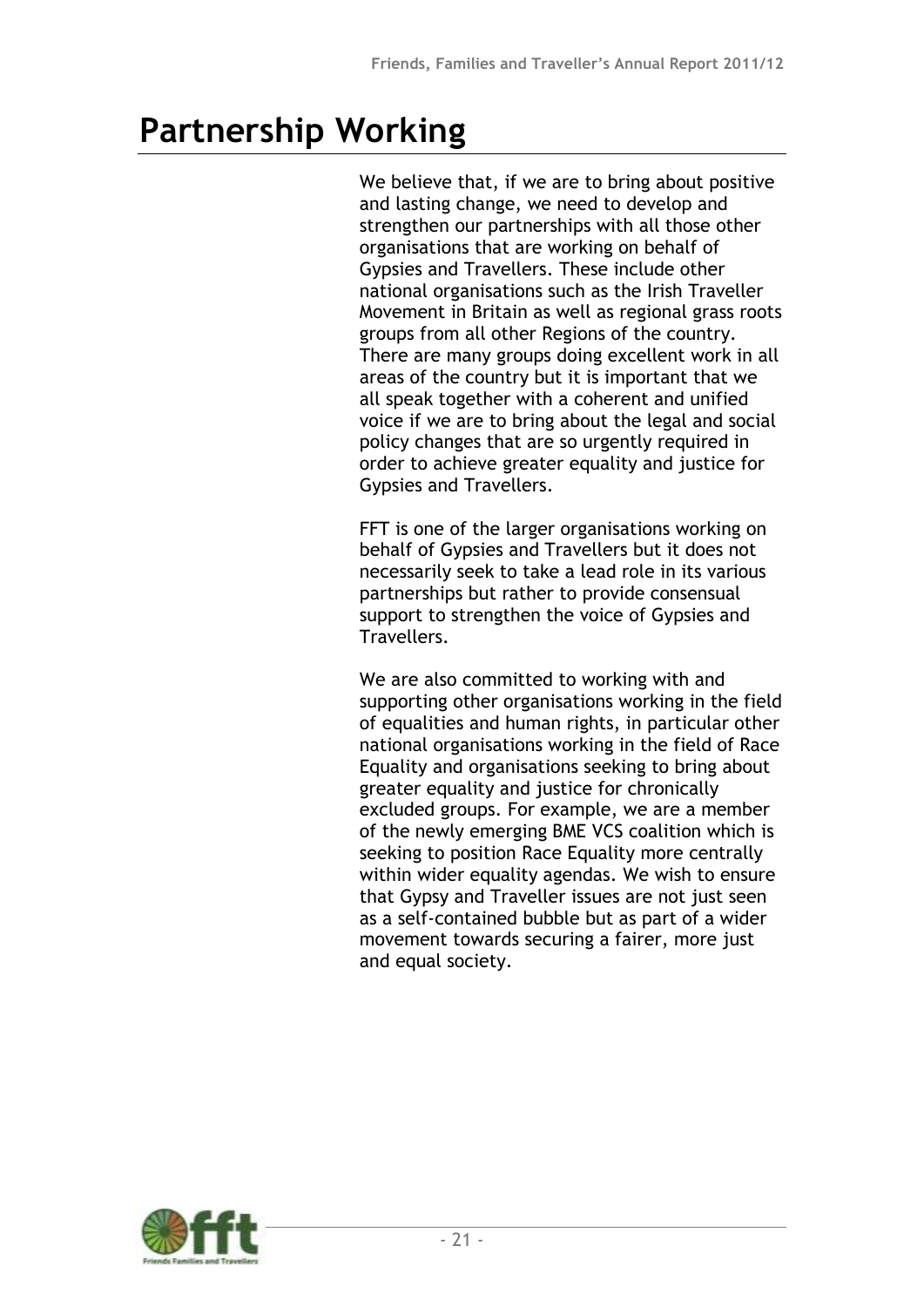

Our two Community Support Workers Marya and Bek continued to capitalise on the confidence and trust of the travelling Communities in Sussex which they built up in years 1 to 3. The workers work with whole families, supporting several family members at one visit and thus allowing them to focus their time more efficiently. They work as part of a Sussex wide outreach team, continuing the useful synergy between their work and the specialist members of the team.

The demand on workers continues to be high more than can be met, and careful input and planning has been needed to manage complex and stressful casework demands balanced with events.

*Casework*

The two Community Support Workers have had contact with 410 Gypsies and Travellers across Sussex this year, with 252 supported to access mainstream services.

We have had a high demand for support from around 50 homeless families moving around the Brighton area in one or a few groups, being frequently evicted. Many of the referrals still come through word of mouth through extended family such as cousins, aunts and uncles. We know from experience that this is a trusted way of finding information and services.

The range of issues raised by clients continues to be very wide. Health and accommodation issues continue to account for around half of cases. Debt, benefits (often appeals), child protection, mental health and dental services also feature regularly. We have also seen an increase in reporting of domestic violence cases (32 cases), which may be, in part, as a result of the high levels of trust developed by our outreach workers.

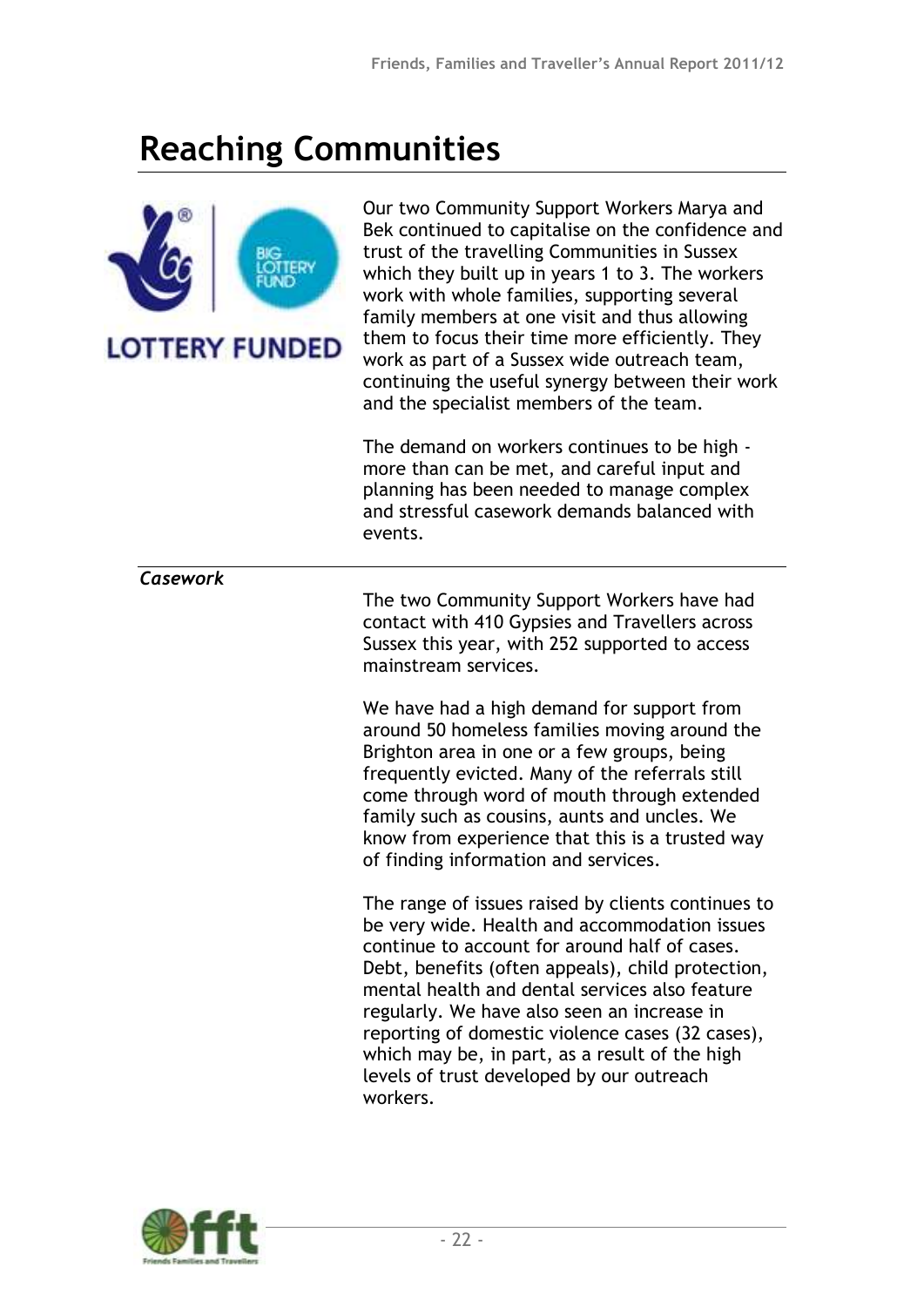*Continuation…*

Gypsies and Travellers have been supported to access nearly 75 different mainstream agencies.

We have continued to work closely with DV services this year (RISE, Refuge and Women's Aid). In order to protect workers, we have limited the caseload of child protection or DV cases to 2 active cases per worker at any one time, referring further cases to other workers in the Sussex outreach team.

Citizen's Advice Bureaux are a key agency referred to and we have seen a significant increase of referrals to CABx for debt advice in the second half of the year. We have seen several families reporting they are struggling to pay bills, including heat, food and clothes - basic needs, not luxuries.

Casework outcomes and contacts with clients and agencies are recorded in our AIMs database and used to inform our work with agencies.

#### *Case study:*

*A young man living in a caravan but without a licenced site to stop on, suddenly became the carer of his young son following illness of the child's mother. Our worker supported him to get the man and child registered with a GP and dentist, access to benefits, helped him to access the local City Mission and for urgent access to bedding and clothes, supported him to access a horticultural course and child care during study. The man is now studying towards work, has increased his confidence and self-respect and is caring well for his child. The family still do not a have an authorised site to stop on, but are managing well and have increased resilience and access to support networks.*

### *Community Events*

3 thriving grass roots groups of quite different characters have been supported and developed for example:

Workers have supported women to develop a Traditional Crafts Group in response the women's

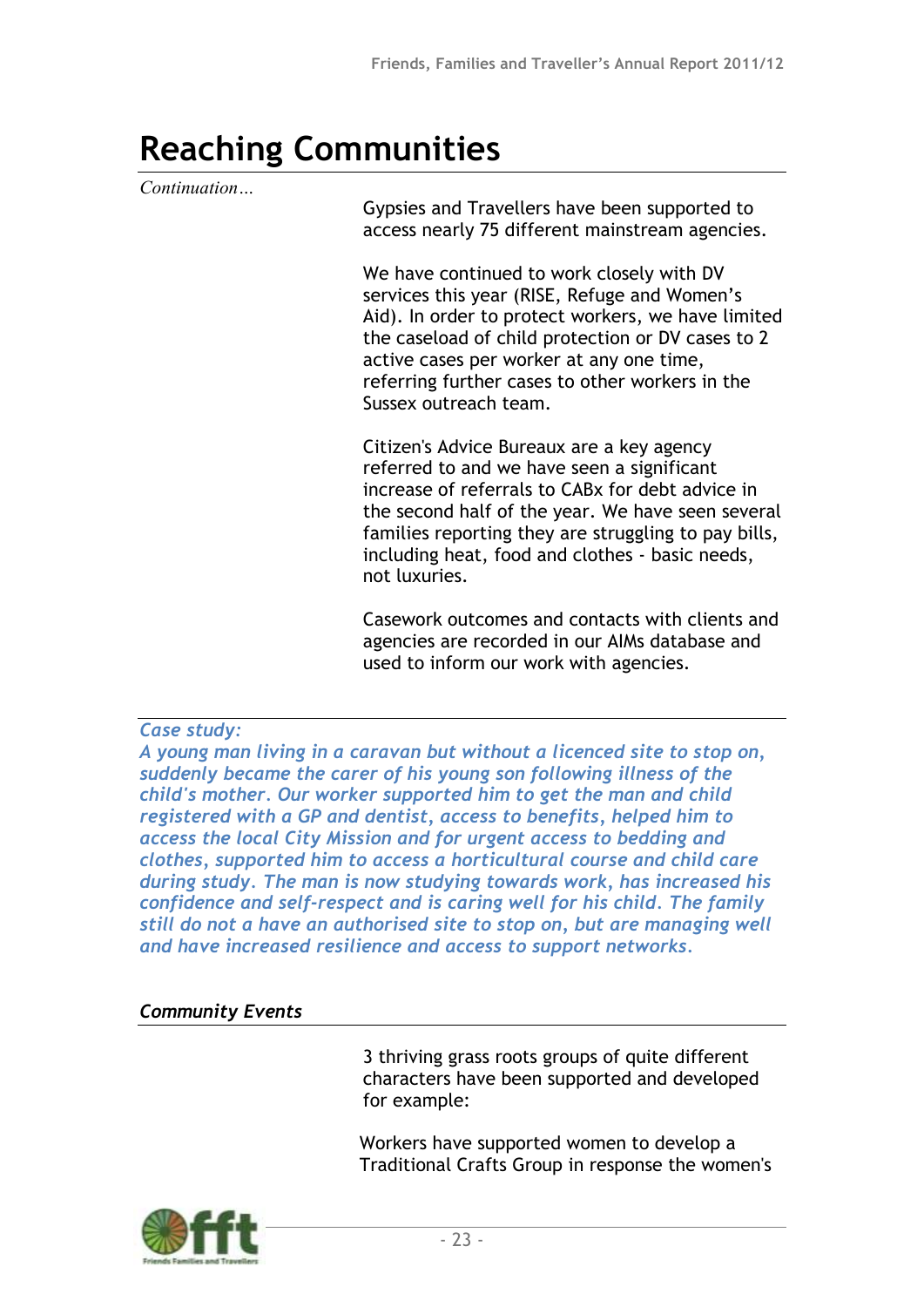*Continuation…*

wishes to improve and pass on their traditional craft skills in wreath making, primrose baskets and wooden flowers (amongst others) and also to develop business possibilities from their crafts. They have since established a small successful business, continued to develop skills sharing with other women and young people, and have proved a popular draw at events with their demonstrations.

#### *Training, Volunteering and Employment*

We have had excellent progress with this part of the project this year, as we have been able to help move on clients we were previously supporting with crisis issues into volunteering, training or employment.

10 Gypsies and Travellers have obtained employment this year as a result of the project and 16 into volunteering. These include 5 running small cleaning business, one of whom is now employing other people. Several others selfemployed, one in tree surgery, another in scrap metal work, one in removals and another running an ironing business from home. One person has been supported to gain work in a hotel.

### *Case Study*

*An older Gypsy woman whose children had grown up and married needed to work outside the home for the first time. She did not feel confident to attend training and had poor literacy. Our worker supported her to set up a self-employed cleaning business in Brighton a skill area she felt confident in. The business has been very successful and she has increased her confidence and self-worth and been able to keep her home.*

> Several Travellers we have previously supported with crisis issues have gone on to enrol in formal skills training with the support of the Outreach Workers, with the aim of becoming selfemployed. 2 women are studying for health & beauty qualifications at a further education college in Burgess Hill, with the intention of

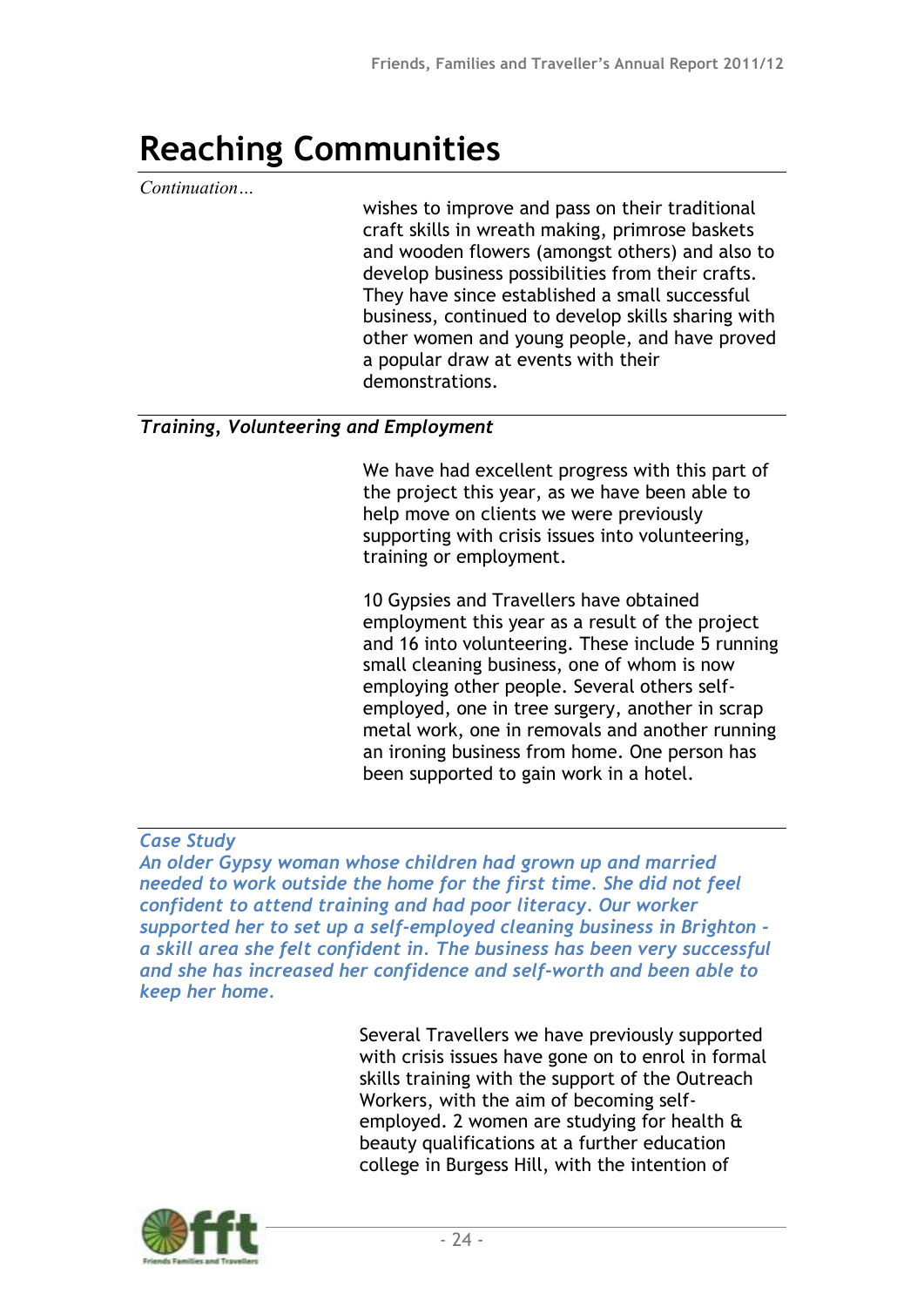| Continuation | running a mobile beauty business aimed at<br>Travellers on sites. One woman with a child just<br>started school has enrolled for childminding<br>qualifications aiming to become a registered<br>childminder. One young man has enrolled at the<br>local agricultural college to train in horticulture.<br>One man has undertaken building skills training at<br>a further education college in Brighton.<br>We have been able to run a further media skills &           |
|--------------|--------------------------------------------------------------------------------------------------------------------------------------------------------------------------------------------------------------------------------------------------------------------------------------------------------------------------------------------------------------------------------------------------------------------------------------------------------------------------|
|              | journalism training course, which has been<br>completed by 3 other Travellers (who are also<br>volunteering in the office at FFT) developing their<br>skills in writing and media relations. This has<br>developed cultural and social awareness and self-<br>confidence.                                                                                                                                                                                                |
| Conclusion   | We continue to have a very high number of people<br>wanting to access services again this year, well<br>beyond the capacity of our workers. This is driving<br>us to push clients on to mainstream service<br>providers which, whilst positive overall, we are<br>aware may create a backlash from the<br>communities if the welcome or service they<br>receive is poor. Many of our clients have complex<br>needs around mental health and as survivors of<br>violence. |
|              | We know that we have made the financial position<br>of many of the people we have worked with more<br>stable and bearable and helped many people to<br>resolve serious issues in their lives.                                                                                                                                                                                                                                                                            |
|              | We know we have empowered many clients to be<br>more confident about accessing help from<br>mainstream agencies. Many of the clients with<br>whom we have worked have been able to return<br>directly to those agencies to which we have<br>facilitated initial access without needing any<br>further support from us.                                                                                                                                                   |
|              | Sarah Mann                                                                                                                                                                                                                                                                                                                                                                                                                                                               |

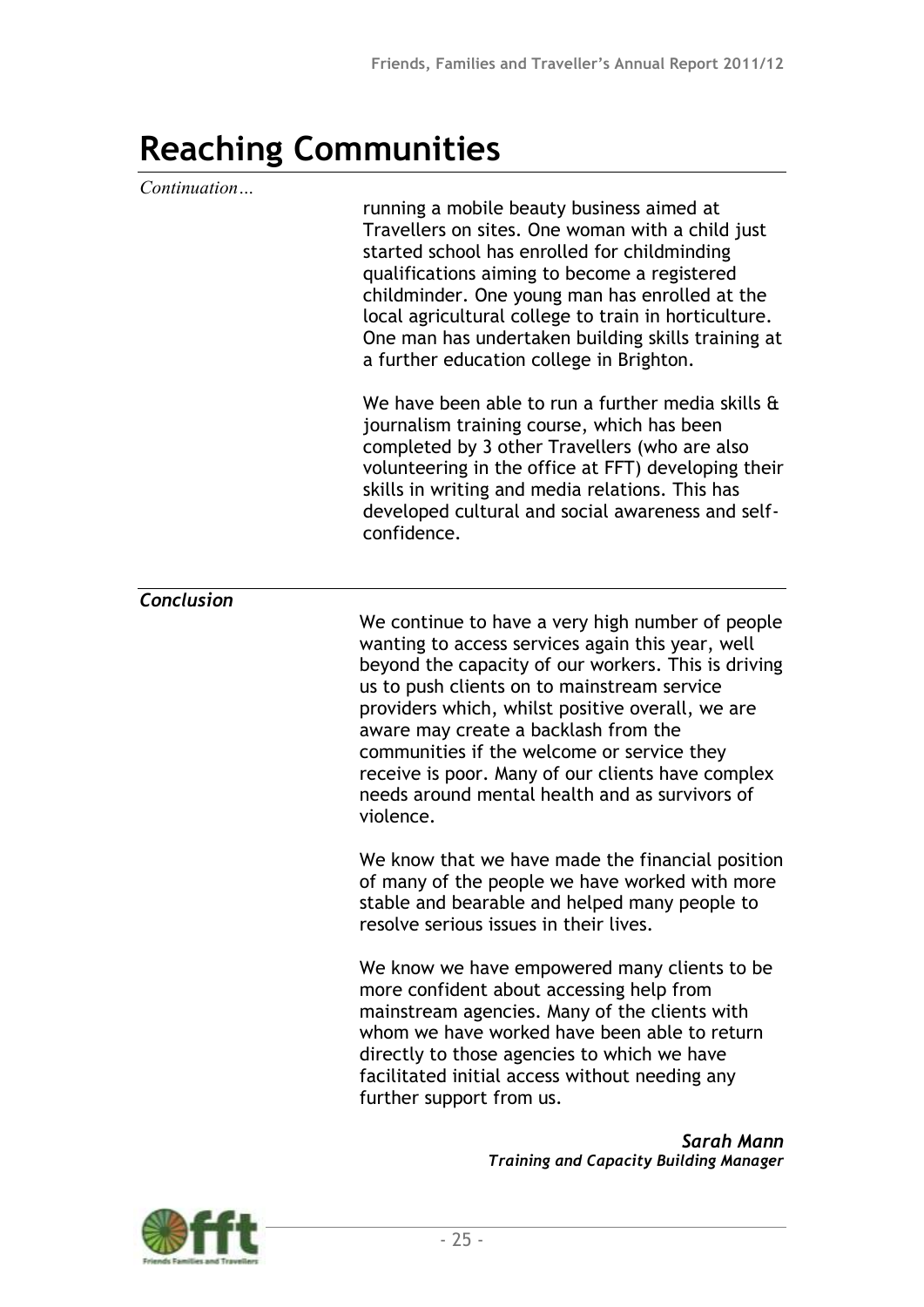### **Transition Fund**

|               | The Transition Fund from the Cabinet Office was<br>helpful in developing our resources and improving<br>our sustainability in the following 3 areas:                                                                                                                                                                                                                                                                                                                                                                                                                                                                                                                                                         |
|---------------|--------------------------------------------------------------------------------------------------------------------------------------------------------------------------------------------------------------------------------------------------------------------------------------------------------------------------------------------------------------------------------------------------------------------------------------------------------------------------------------------------------------------------------------------------------------------------------------------------------------------------------------------------------------------------------------------------------------|
| Commissioning | Lisa Bruton and Jazka Atterbury worked with<br>service commissioners within Government, local<br>government and the NHS (particularly GP<br>consortia) to develop commissioning processes<br>that take the needs of Gypsies and Travellers fully<br>into account.                                                                                                                                                                                                                                                                                                                                                                                                                                            |
|               | Activities included -                                                                                                                                                                                                                                                                                                                                                                                                                                                                                                                                                                                                                                                                                        |
|               | • Identifying which types of service delivery<br>contract should designed to ensure that Gypsies<br>and Travellers can access the services.<br>• Identifying commissioning processes currently in<br>place.<br>• Meeting with service commissioners to discuss<br>how commissioning processes can be improved so<br>as to include the provision of effective services                                                                                                                                                                                                                                                                                                                                        |
|               | for Gypsies and Travellers.                                                                                                                                                                                                                                                                                                                                                                                                                                                                                                                                                                                                                                                                                  |
|               | Lisa and Jazka worked extensively with service<br>commissioners; trained in procurement; attended<br>commissioning showcase events; joined 4 third<br>sector networks; produced Equalities Duty flyer<br>for service providers; completed 6 tenders;<br>engaged 7 LA and Clinical Commissioning Groups.                                                                                                                                                                                                                                                                                                                                                                                                      |
|               | Jazka focused on commissioning and procurement<br>in Sussex. She took part in training in<br>procurement and how the localism bill will affect<br>public sector commissioning, which led to the<br>development of a FFT 'commissioning FAQ' and<br>'guide to procurement of public sector services'.<br>She and Lisa took part in a number of<br>commissioning showcase events and joined a<br>number of third sector organisation networks and<br>forums throughout Sussex, which has raised FFT's<br>profile as a service provider and opened up a<br>dialogue between FFT and potential partner<br>organisations. They fed back on a number of Local<br><b>Authority and Clinical Commissioning Group</b> |

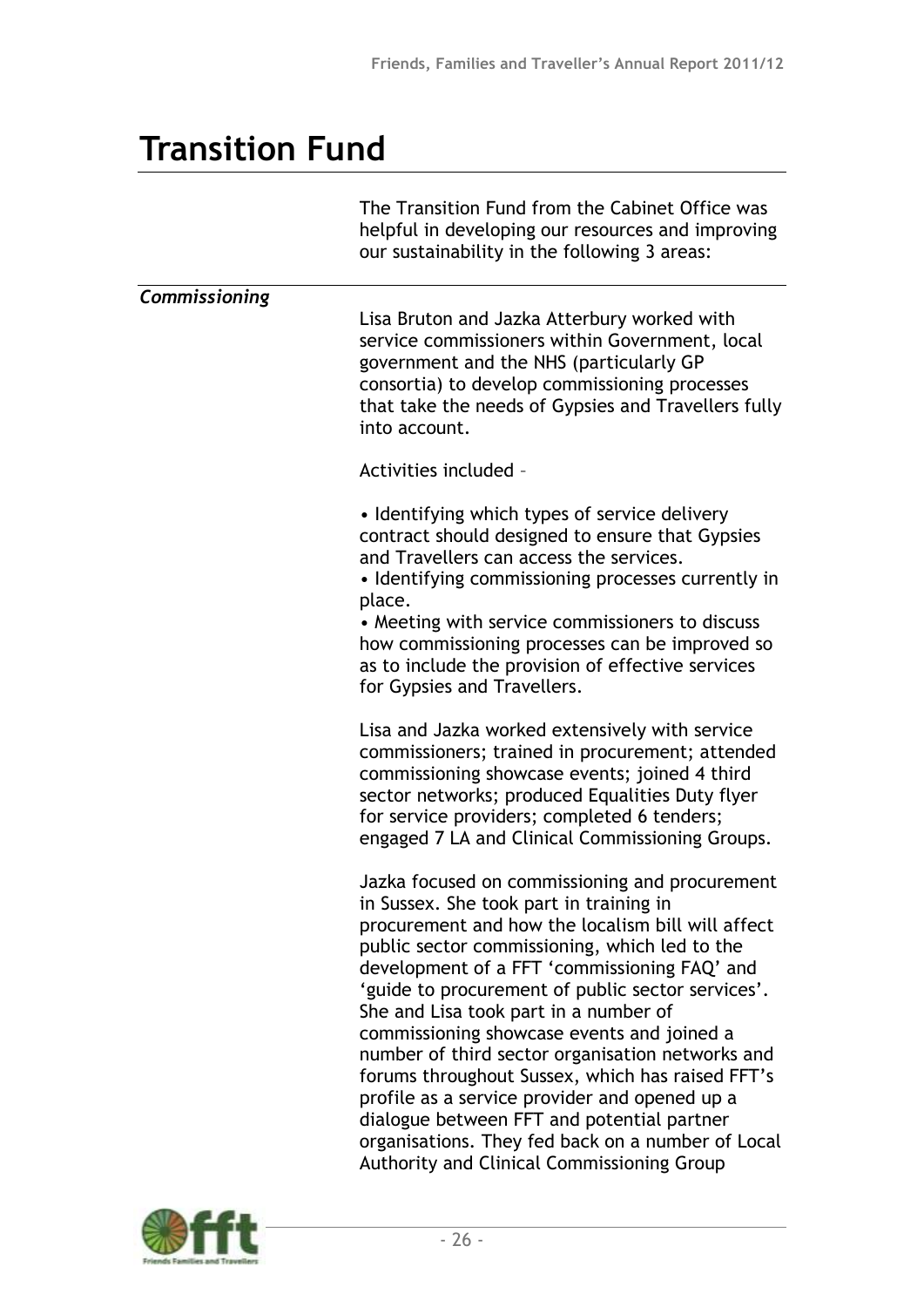### **Transition Fund**

*Continuation…*

consultation strategies advising on ways to engage with Gypsies and Travellers.

She designed and developed an Equalities Duty flyer for service providers, which highlights the work of FFT and raises the issue of meeting Equality Duty in service. This is supported by a number of case studies and other promotional materials evidencing FFT work, whilst highlighting the diverse and complex needs of Gypsies and Travellers.

Lisa approached the leads of the Joint Strategic Needs Assessments in all the areas of the South East and consulted on their JSNAs and provided data for them to feed into the JSNA. She organised an event on JSNAs and commissioning services for Gypsies and Travellers for over 35 participants including lead commissioners and Public Health intelligence staff.

Lisa worked in partnership with Baroness Whitaker to put down a Written Question in the House of Commons about including Travellers in the JSNAs and this led to FFT being commissioned by the Department of Health to produce a national guidance that focuses on including Gypsies and Travellers in the JSNA.

She was also able to shape the guidance document being developed for the Clinical Commissioning Groups and ensured the inclusion of "chronically excluded groups" as a population for CCGs to engage with.

She also supported the lead of 2 Clinical Commissioning Groups in areas with high Traveller density, to improve their service capacity by taking on cultural awareness trainings for all their staff, with a view to do further joint work around access to Primary Care for Travellers.

*Volunteering*

Over the year we recruited, trained and mentored volunteers from the Gypsy and Traveller

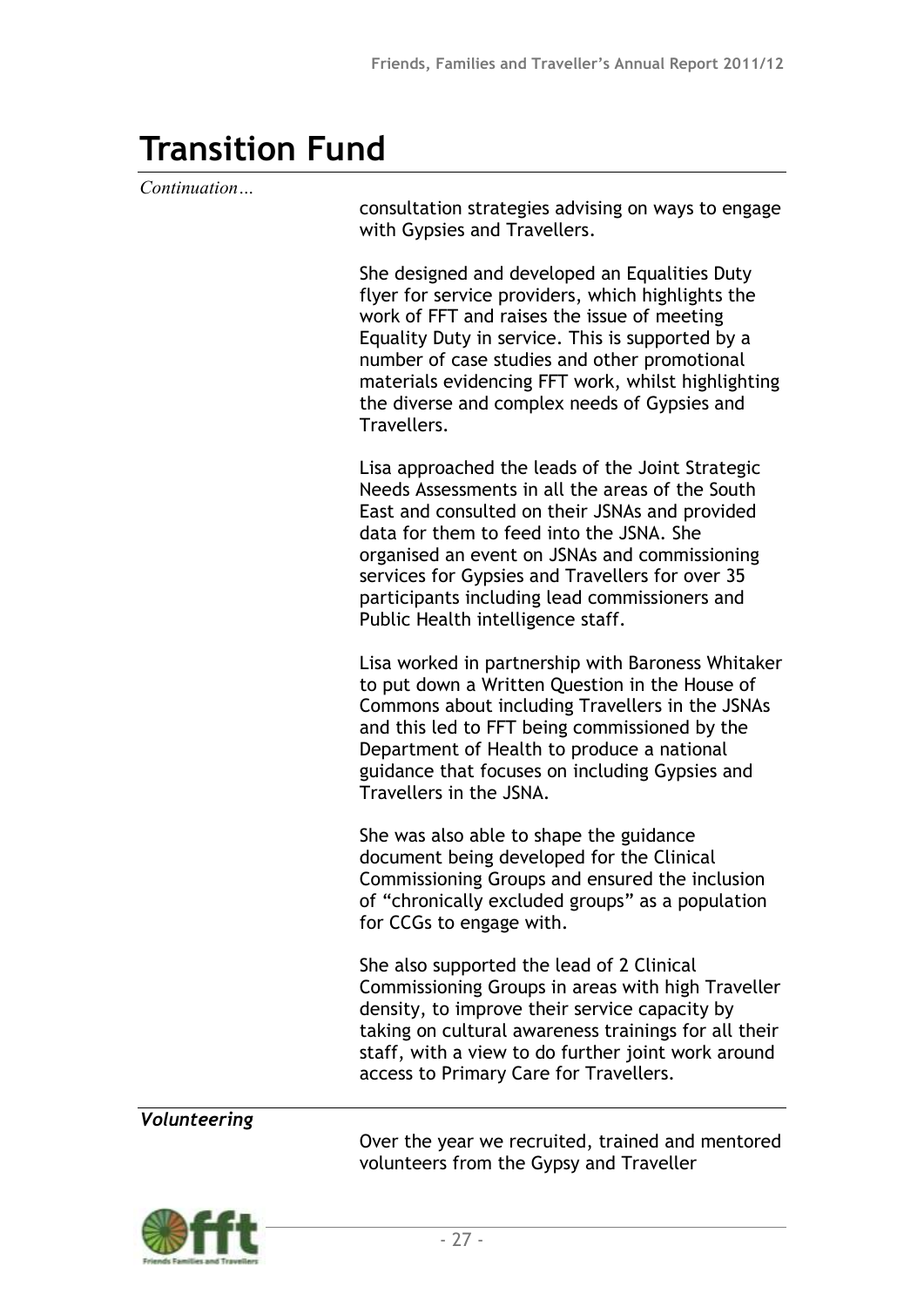## **Transition Fund**

*Continuation…*

community across a range of geographical areas. Liz Macpherson and Michelle Gavin trained in volunteer recruitment & management. Through advertising and outreach, 30 volunteers were recruited, mentored and trained. Liz and Michelle also developed volunteer resources & support materials such as fundraising packs. Volunteers delivered important profile raising events to



commission ers and are continuing with us in various roles.

Volunteers at the book launch of "Travellers Journeys" attended by around 50 people.

### *Income Generation and Supporters*

We increased our profile this year by establishing a social media presence primarily aimed at our volunteers and supporters. We now have a Facebook page with over 1,600 followers and more recently a twitter presence with around 200 followers.

Through the year we worked towards a sustainable income for FFT through the development of our income producing products and our membership services.

We developed our paid-for services offer. We restructured our website to enhance services provided online with Paypal and other online giving options. We established and email database to collect and manage contacts as a basis for future marketing. This will enable us to further develop our training offer by marketing a range of products via our website.



e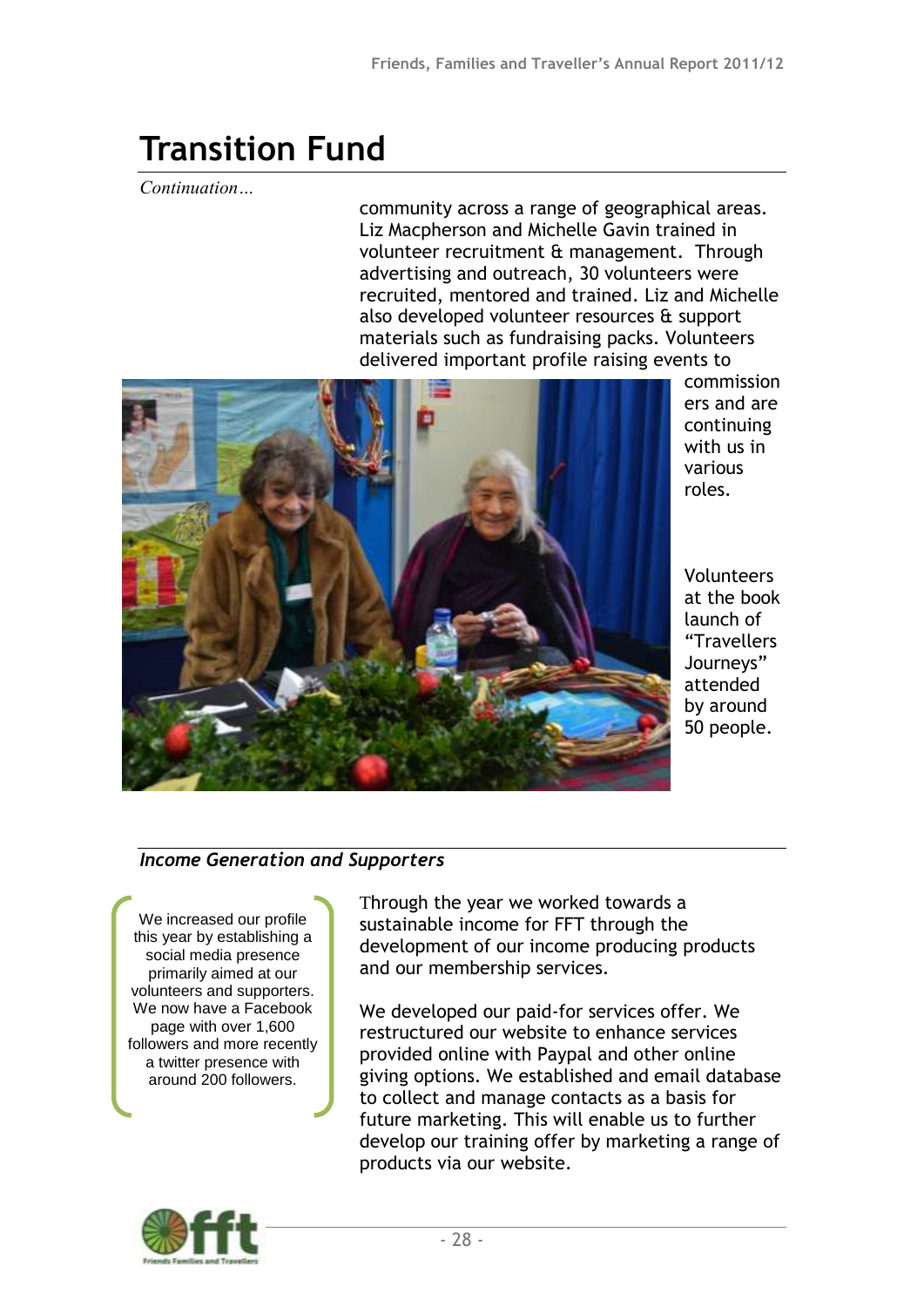# **Training**

Over the course of the year we delivered training and presentations to a large variety of organisations, many of whom are now contacting us to help them work better with Gypsies & Travellers. Several FFT staff delivered training, including Avril Fuller, Marya Sadouni, Liz MacPherson, Bek Dilley and Sarah Mann.

We have delivered training to 3 CABx this year. Redhill CAB who were active in setting up training and who also arrange for their local DV service (ESDAS) to be trained with them, prompting some useful cross-service learning. We also trained staff at Worthing and Lancing CABx, which we knew were accessed by many of our clients.

We delivered a several training sessions to Brighton agencies. We started with the City Inclusion Partnership, which included health, fire and public sector officers and members. This was a lively session with attendees challenging each other's assumptions in a supportive way. The session also led to follow up meetings with Brighton & Sussex University Hospital Trust and to longer term consultancy work with South East Coast Ambulance Trust. Following on from this we trained Brighton & Hove City Council (BHCC) Officers and elected Members in 2 separate sessions.

We have also worked with BHCC to include our materials in their e-learning courses to mainstream Gypsy & Traveller awareness within their diversity training. BHCC also commissioned us to provide training to Community Development Workers from the Trust for Developing Communities who requested support for their workers in deprived areas where the proposed development if a permanent Gypsy & Traveller site was being used to stir up anti-Traveller sentiment.

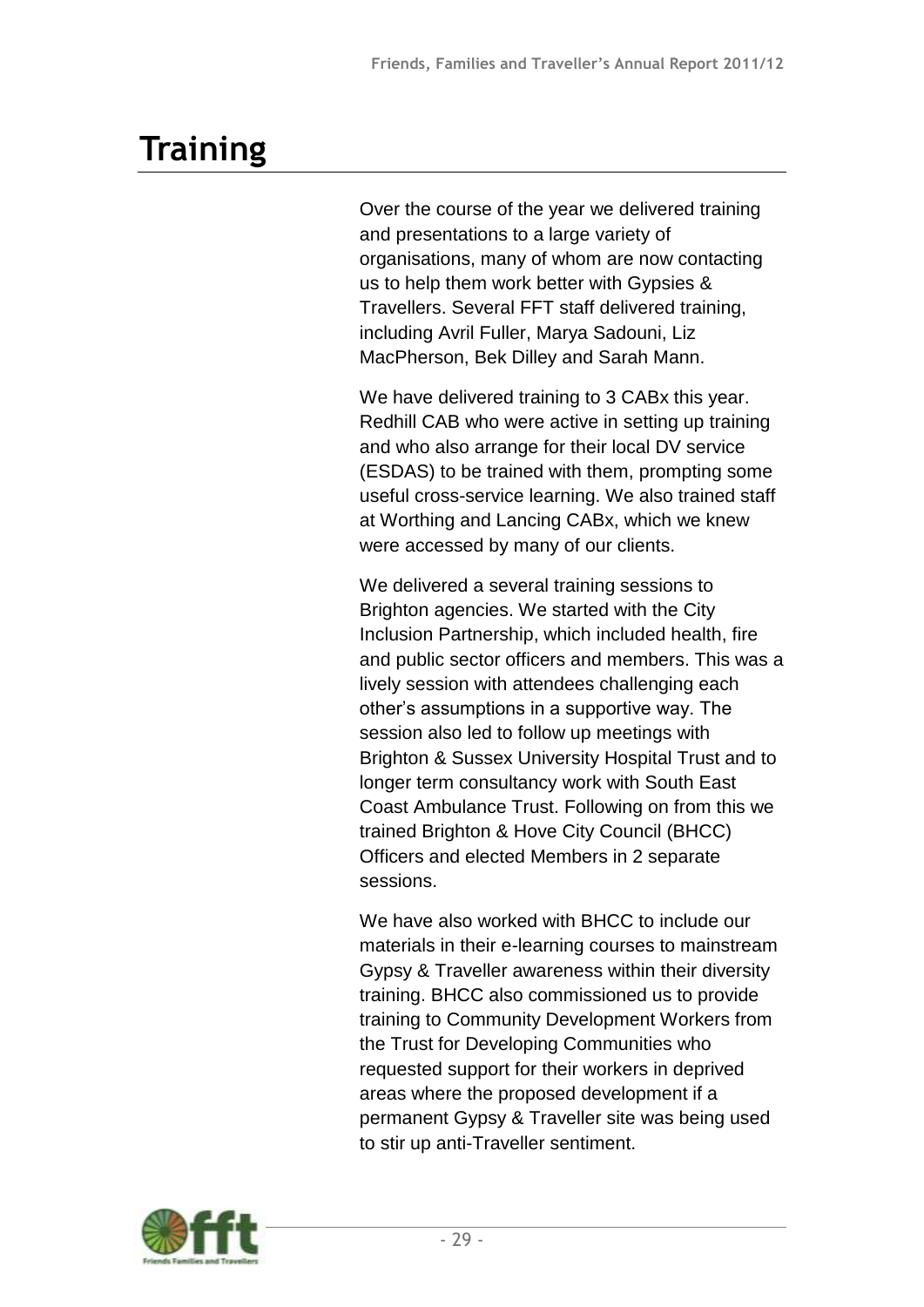# **Training**

*Continuation…*

We have also provided training to a number of health agencies in Sussex. Through the Local Involvement Network (LINk) we were commissioned to train GPs in Brighton, which we delivered at 2 surgeries based lunchtime learning events and at a GP refresher training attended by GPs from all over Sussex. As a consequence of this we were joined by GP Alice Byram, as a volunteer, and she has worked with us to adapt materials to the professional model used in GP training. We have also been trained in the Equality Delivery System used in the NHS and presented to fellow delegates on our work. In the last quarter of the year we delivered training to health professionals in the West Sussex Well-being hubs and MacMillan staff.

We also delivered a one-off training to pupils at St Bede's school in East Sussex.

The Crown Prosecution Direct provides advice to Police all over the country out of office hours. In Manchester and London we trained over 50 of their solicitors in Gypsy & Traveller awareness, particularly around domestic violence to assist them in advising about charging decisions. The discussions were lively and constructive and, as often happens at our training, one of the CPS lawyers volunteered her Irish Traveller ethnicity.

At nearly all the training we deliver, we find that at least one person volunteers their ethnicity as Romany Gypsy or Irish Traveller or as part of their heritage. Sometimes people come and talk to us during a break or after the training, but others speak about their heritage in group discussions. It is often the first time people have revealed their ethnicity to their colleagues and I feel proud that our training creates an atmosphere where people feel safe to do this.

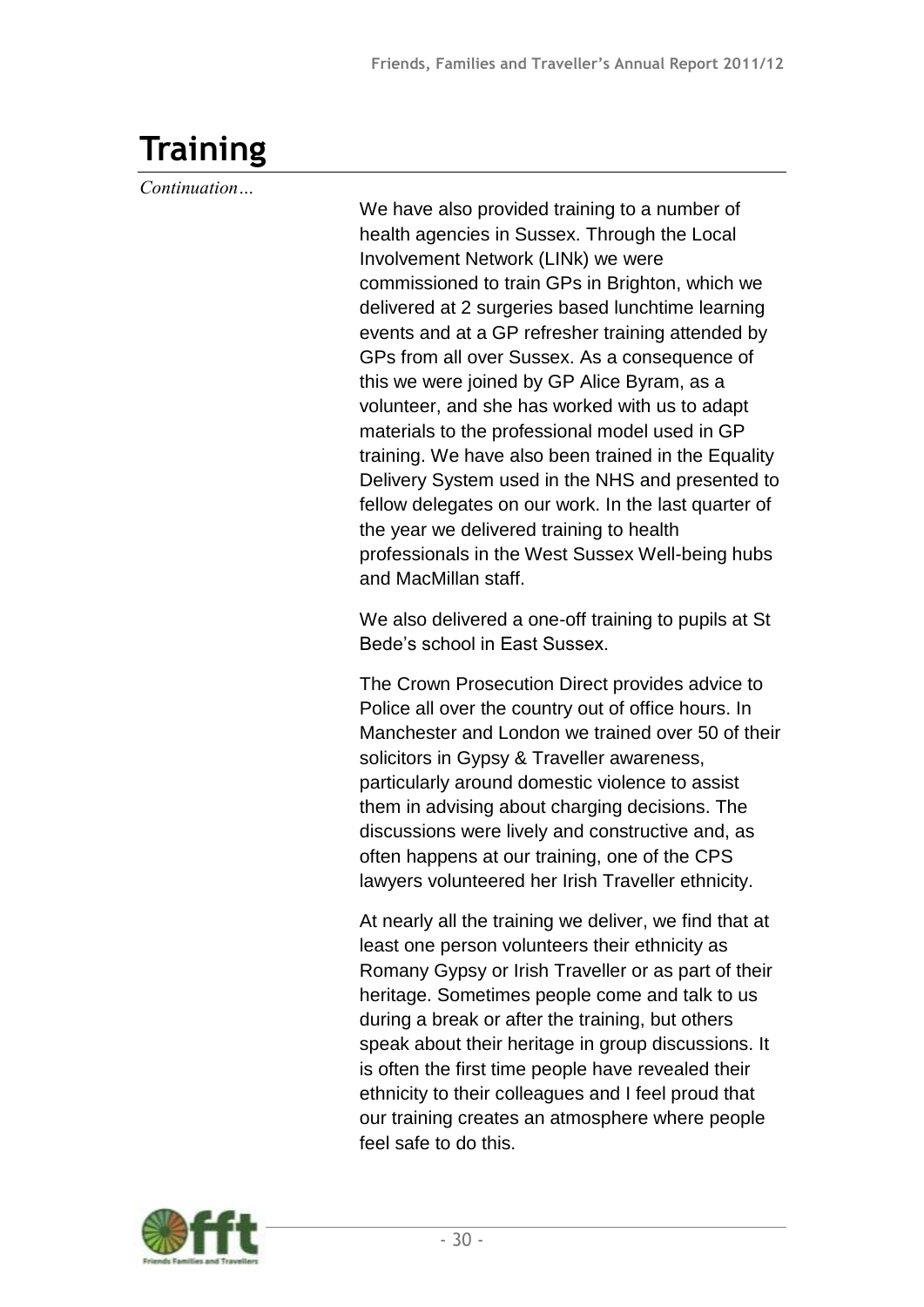# **Equality and Human Rights Commission**

The EHRC funded capacity building work arising from casework on our national helpline.

| Hate crime |                                                                                                                                                                                                                                                                                                                                                                                                                                                                                                                    |
|------------|--------------------------------------------------------------------------------------------------------------------------------------------------------------------------------------------------------------------------------------------------------------------------------------------------------------------------------------------------------------------------------------------------------------------------------------------------------------------------------------------------------------------|
|            | Much progress has been made in developing the<br>awareness of both racially motivated hate crime<br>against Gypsies and Travellers and around the<br>issue of Domestic Violence within the Travelling<br>Communities both at national level through the<br>Independent Hate Crime Steering Group and<br>regionally through Hate Crime working groups and<br>in Domestic Violence plans.                                                                                                                            |
|            | We have developed evidence around the level of<br>hate crime experienced by our clients (21%) and<br>the level and type of Domestic Violence<br>experienced by our clients.                                                                                                                                                                                                                                                                                                                                        |
|            | The work on DV has been supported by an<br>excellent response from DV agencies willing to<br>engage and much good training and awareness-<br>raising has taken place. We have recognised the<br>need to resource and plan for work to engage the<br>Travelling communities over DV and project plans<br>are being developed for this work with bids being<br>submitted to the Daphne III programme of<br>European funding.                                                                                         |
| Groups     |                                                                                                                                                                                                                                                                                                                                                                                                                                                                                                                    |
|            | The groups established arising from issues<br>identified in casework have been very successful<br>in empowering groups of Gypsies and Travellers to<br>build support networks and acquire new skills -<br>isolation often being a key barrier to<br>empowerment.                                                                                                                                                                                                                                                   |
|            | All of the groups have engaged more with<br>mainstream service providers through the action<br>of the groups. The site resident groups have been<br>able to achieve more responsive repairs and<br>improvements in their sites and increase the<br>numbers of services (such as a playbus) at their<br>sites. The carers group were visited by health and<br>well-being service providers and built<br>relationships with individuals from those services.<br>All these forms of engagement built Gypsies $\alpha$ |

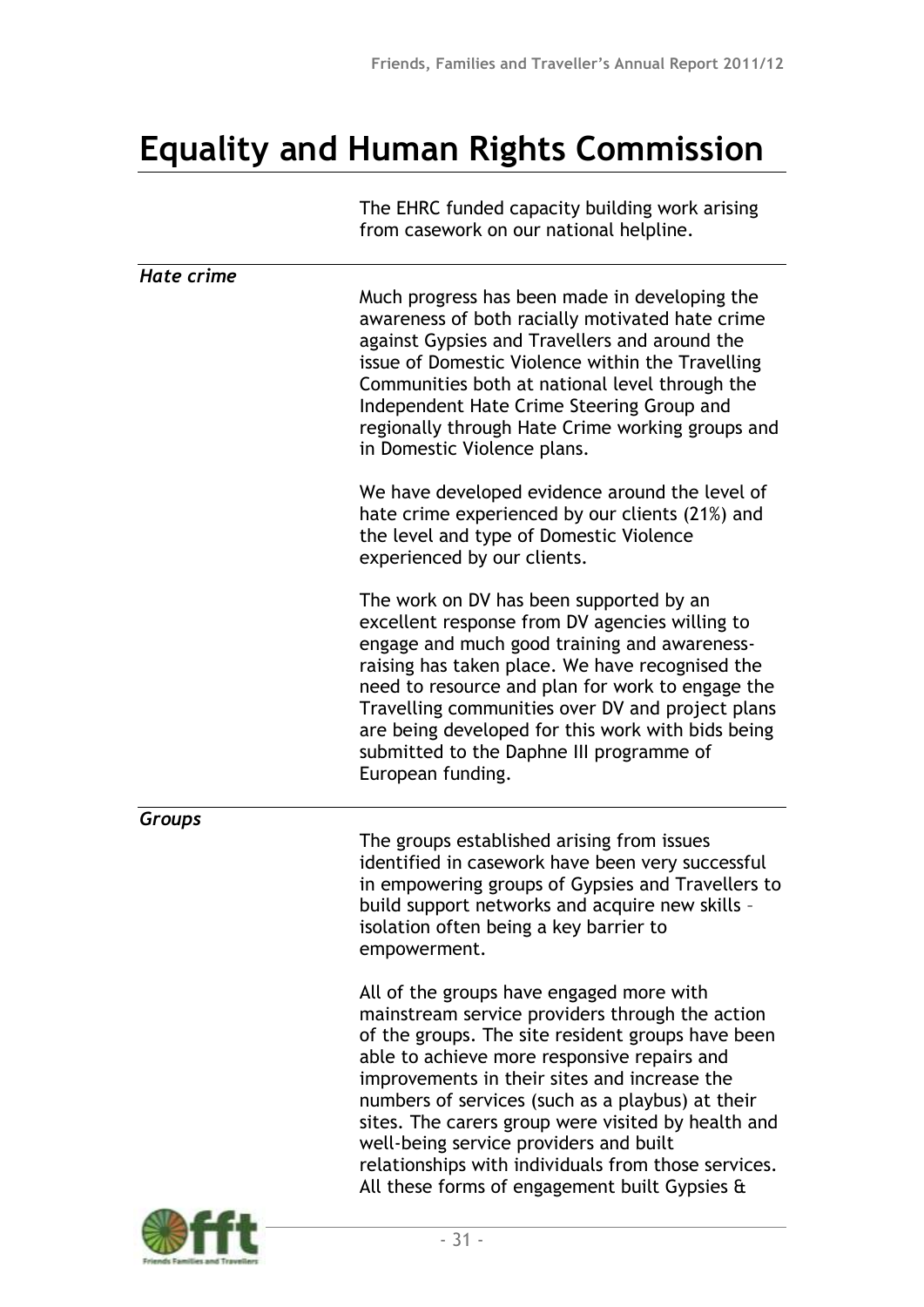# **Equality and Human Rights Commission**

*Continuation…*

Travellers' awareness of mainstream services and developed their confidence in articulating their needs. The services have benefited from raising their awareness of wider Gypsy & Traveller needs.

### *Case study: Carter's Hill Site Residents Group*

*The residents and group have been supported by FFT volunteer Mel Cox and FFT staff with regular email and personal visits/calls at least weekly until Jan 2012 when Mel left FFT for full-time employment, handing over to Rose Green at Wokingham Borough Council. Carter's Hill residents are now linked in through a multi-agency forum. Residents were particularly pleased to get support for getting dangerous and unpleasant fly-tipping moved from their site entrance.*



The preparation for and the delivery of the Residents Groups Seminar has also been an excellent opportunity to share ours and others experience of the value of Residents' Associations. We have developed our understanding of the barriers and the factors which contribute to the success of residents groups. The very successful full day seminar was held on 2 February 2011, attended by 46 people with speakers from successful residents groups and their supporters.

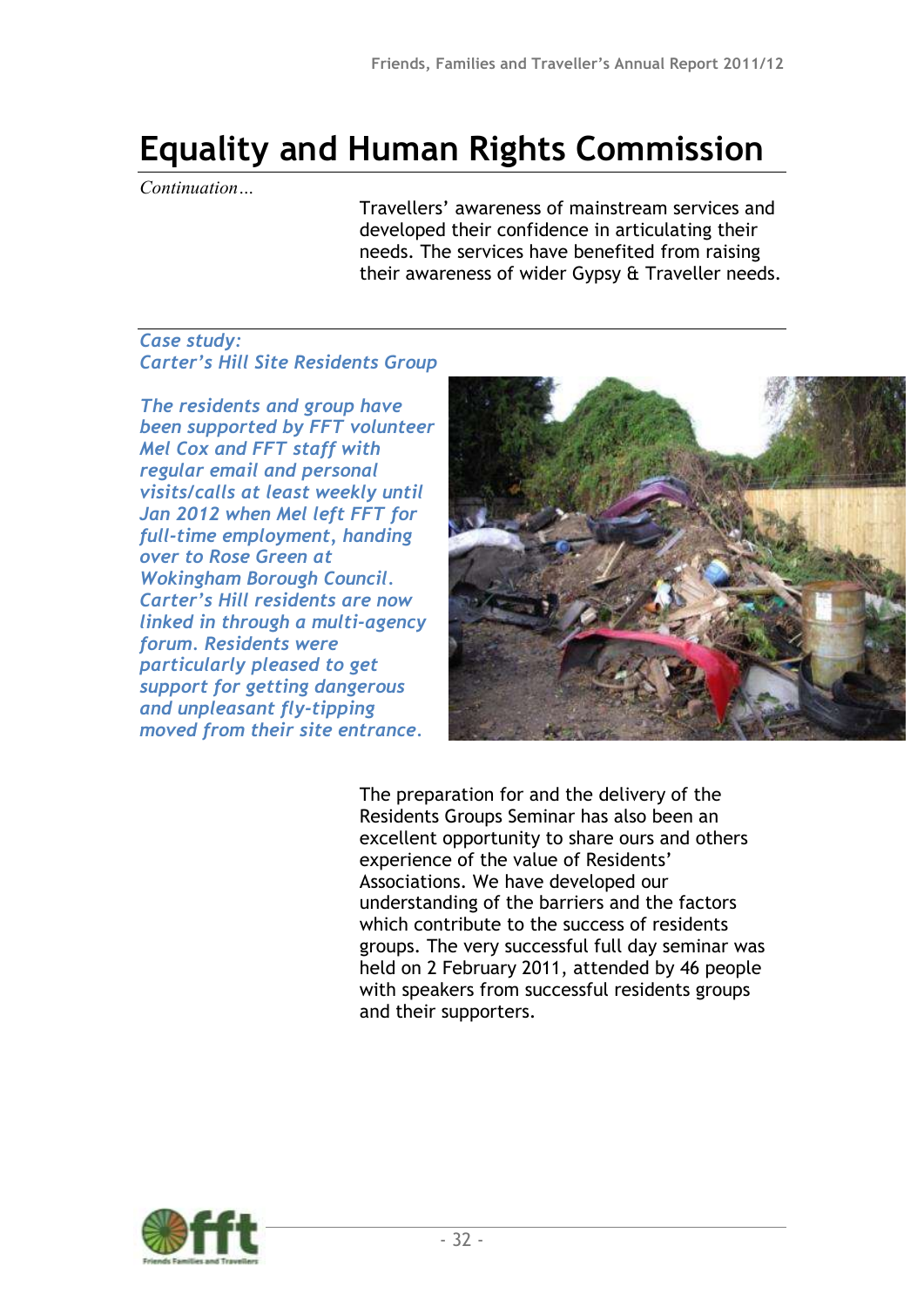## **Equality and Human Rights Commission**

*Continuation…*

#### *Domestic Violence*

As with the issue of racially motivated hate crime, we have also developed awareness for ourselves and other agencies around the issue of Domestic Violence within the Travelling Communities. The work on DV has been supported by an excellent response from DV agencies willing to engage and much good training and awareness raising has taken place. We met with a wide range of stakeholders including Police, Women's Aid and Travellers to address the issue of Domestic Violence and Violence Against Women within the travelling communities.

We have also worked with Brighton & Hove City Council's DV Coordinator to ensure that DV services for Gypsies & Travellers were included in both the Council's Traveller Strategy and DV& SV strategy.

> *Sarah Mann Training and Capacity Building Manager*

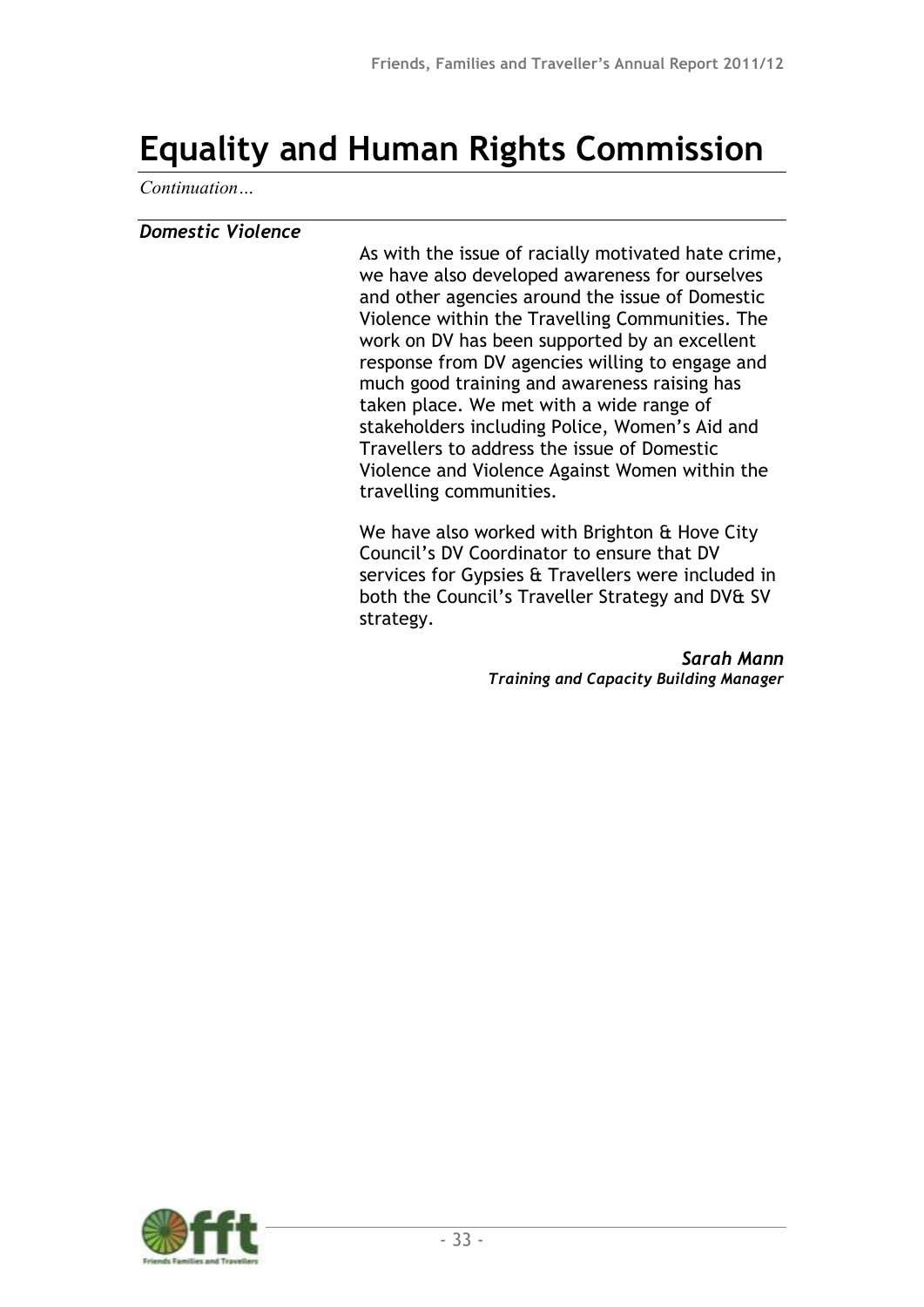Another very busy year as the new NHS structures start to form and the Health and Social Care Bill, finally gains Royal Assent to become the Health and Social Care Act at the end of March 2012.

There have been many public consultations in the lead up to the Health and Social Care Act. The Team has worked tirelessly to promote the needs of Gypsies and Travellers at every opportunity and we are linked in with many national initiatives and partner organisations to ensure that Gypsies and Travellers have their health needs met within the new NHS structures and processes.

The Inclusion Health Agenda, chaired by Professor Steve Field is working to address the needs of the most vulnerable and marginalised groups of people in our society and this could have a positive impact on the outcomes for Gypsies and Travellers. This agenda appears to have the full backing of ministers and could be a vital link in the chain to health improvements.

To achieve health equality for Gypsies and Travellers however is an uphill struggle and requires on-going provision and support at the grassroots as well as robust and inclusive policy changes. The experience that we have gained over the years of working with the travelling communities has taught us a great deal about what is needed.

The original Sussex Traveller Health Project started in 2003, was designed from its offset to be fully inclusive. The project aimed to engage Gypsy and Traveller women to identify their own health needs and then to support and work with these women, to address some of the issues that they had chosen as their priorities. Nearly 10 years later we are still a client led service, working with individuals and families to bridge them into services and support them during this process.

As a result of our outreach work we are able to identify the many barriers that people face in accessing services: These can include a fear of

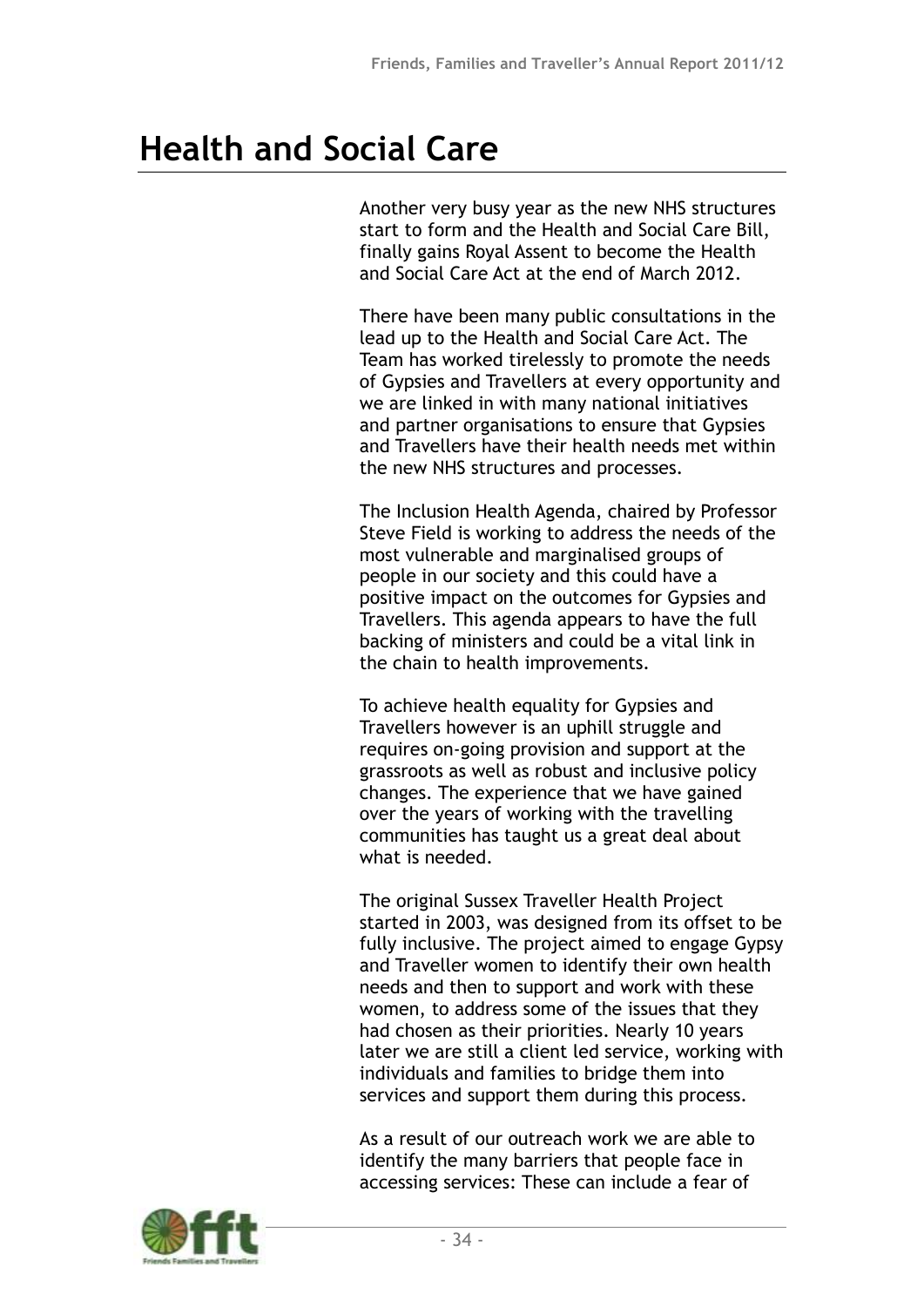*Continuation…*

discrimination; difficulties in accessing primary health care services; poor access to preventative information and services; bureaucratic systems which do not allow for a nomadic existence, whether that be chosen or enforced through frequent evictions; institutional racism and a lack of ethnic monitoring which makes it difficult to prove the 'need' for culturally sensitive and appropriate services.

The 2004,'Health Status of Travellers in England report' by Sheffield University found that Gypsy and Traveller life expectancy was between 10 and 12 years less than that of the settled population. It has now been accepted by the Department of Health (DH) that this figure is likely to be nearer 20 years less than the life expectancy for the rest of the population. We know that infant mortality is at least three times higher than the national average and that a Gypsy mother is twenty times more likely to experience the death of a child before they reach eighteen years of age. Research on suicide in Ireland has shown that Travellers are three times more likely to commit suicide; we suspect that it may be higher in England but without sufficient monitoring this is hard to quantify.

However, the 2011 National Census change to include Irish Travellers and Romany Gypsies means that we can start to quantify the needs of Travellers, but in order to obtain robust data, there will need to be a sustained piece of work to support and encourage Gypsies and Travellers to declare their ethnic origin. Many Travellers still feel that they may be penalised for revealing this information due to the levels of prejudice and discrimination that they face.

The FFT health team works to support Gypsies and Travellers in and around Sussex, as well as in parts of the South West and East of England, through a DH funded initiative. We also produce user friendly health and social care information, and have now obtained the RSPH quality mark, the Health Information Standard. We also campaign

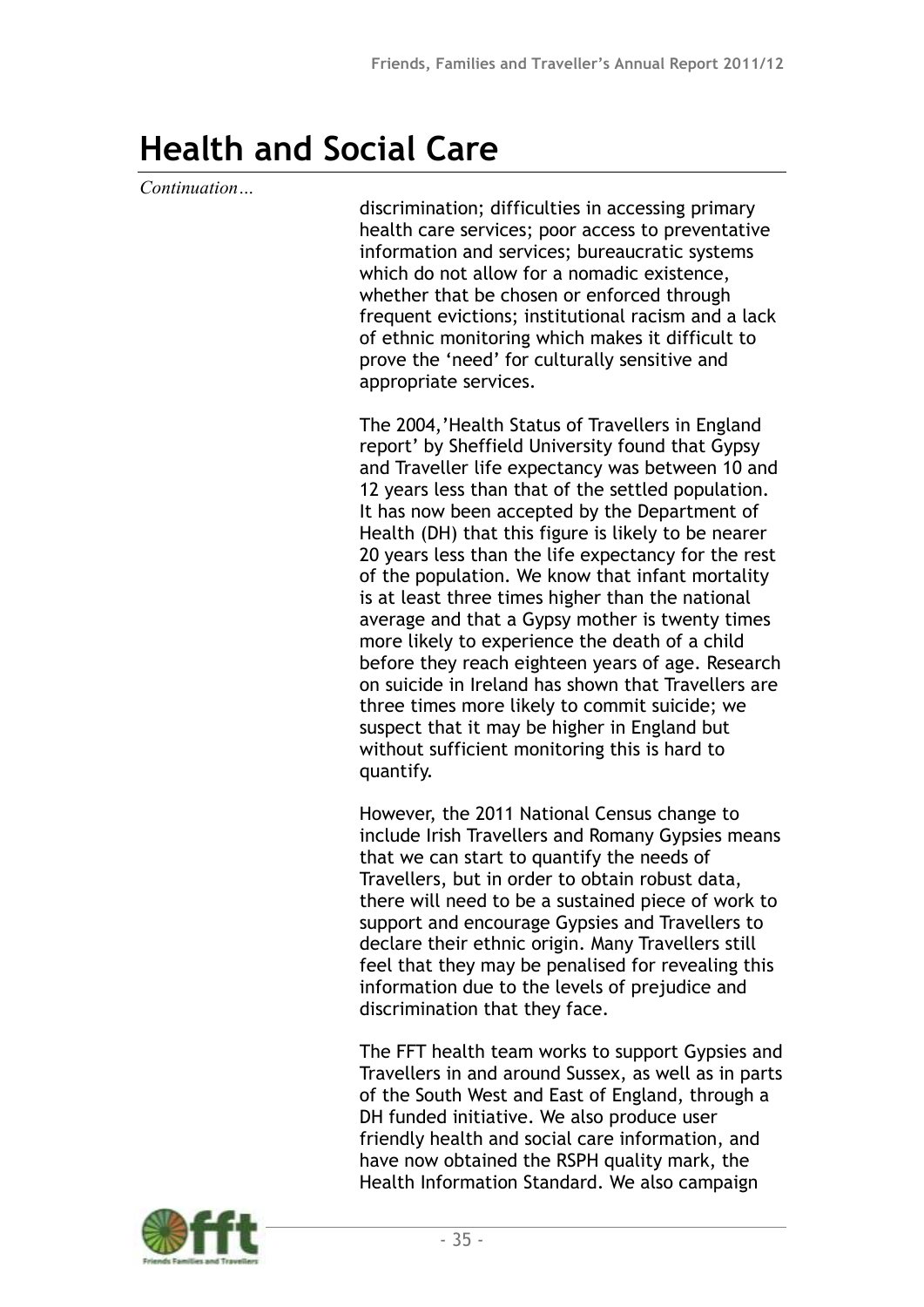*Continuation…*

and lobby for improved health provision for Gypsies and Travellers at a policy level. We use our experience of local work to inform Government departments and Race Equality groups of the issues that we find. FFT has worked with several clients on the National Health Trainers programme, led by Avril Fuller who has supported volunteers through the programme offered by Brighton and Hove City PCT. A number of Gypsies and Travellers have been through training modules on health and wellbeing in order that they can disseminate and support their friends and colleagues.

### *Gypsies and Travellers in Local Involvement Networks (LINKs).*

This project has been funded by the DH for three years and has involved FFT working with partner agencies and travelling communities across three regions. FFT either worked with, or facilitated partner organisations, to support Gypsies and Travellers to put together their own Cultural Awareness Training package, which was as much about the process of deciding priorities and setting their own agenda, as well as producing a useful resource for training. FFT then offered LINks the training package. The training was delivered by Travellers themselves and supported by FFT and partner organisations. It was often the first time that many LINks members had worked with members of the travelling communities and was an opportunity to ask questions and dispel any myths, and in some cases prejudice. Once people got to know each other it became much easier for Travellers to become involved with the LINks. In some areas this led to LINks taking up some of the different issues facing Gypsies and Travellers, such as access to G.Ps and access to Dentistry and Oral Health. This also resulted in a number of reports and recommendations being drafted for dissemination to other LINks and PCTs. The project finished in March 2012, but has increased the participation of Gypsies and Travellers in the mechanisms of the NHS.

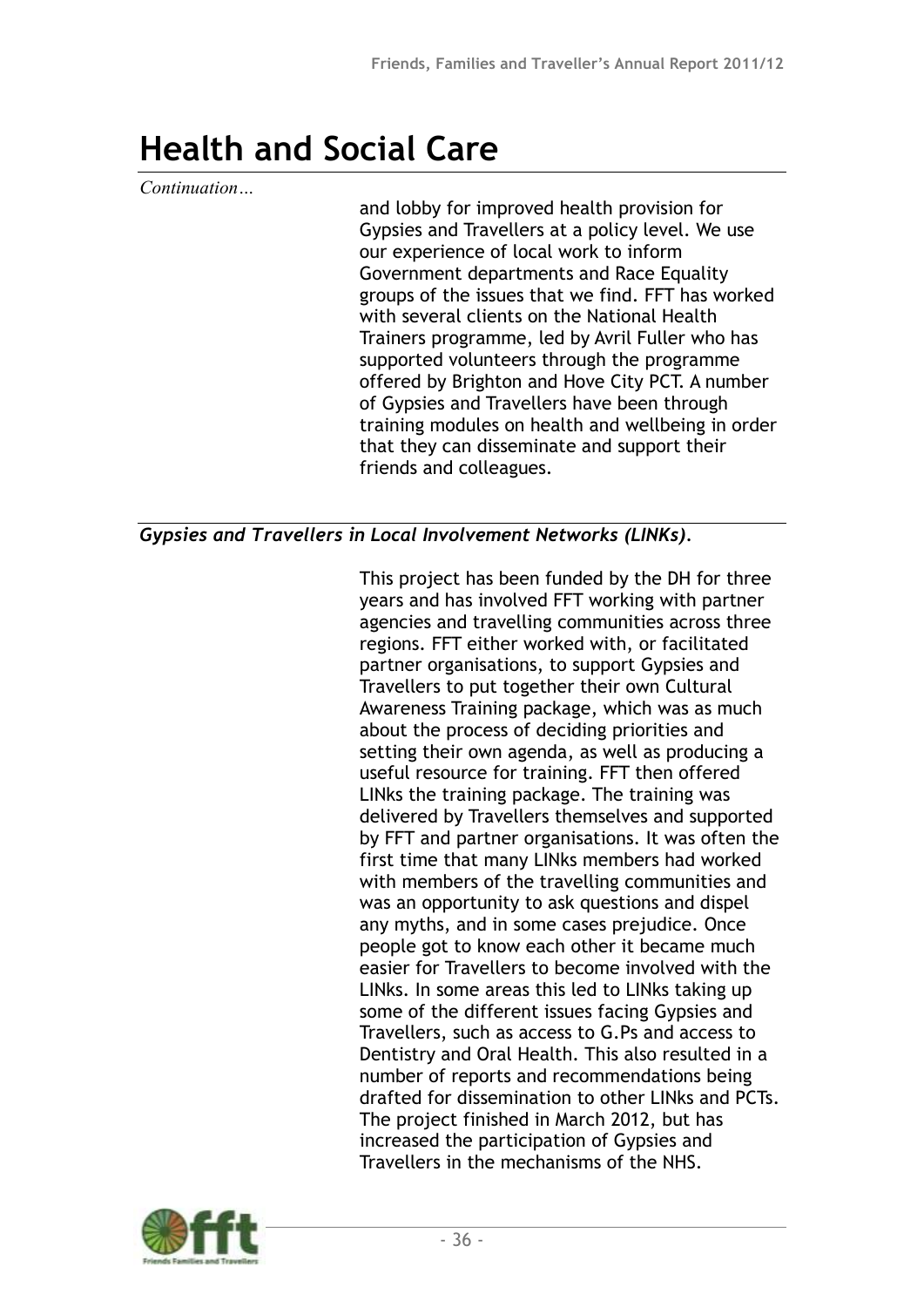*Continuation…*

We will be building on this work to develop the National Inclusion Health for Gypsies and Travellers in partnership with Leeds Gypsy and Traveller Exchange. The challenge for us and other Traveller organisations is to ensure that the Joint Strategic Needs Assessments are fully inclusive and identify the needs of Gypsies and Travellers in each locality. Clinical led Consortia will then need to commission appropriate services for Gypsies and Travellers in the light of this. We will need to ensure that JSNA's meet their Equality Duty and work with partners to improve the health of those members of its population who experience the greatest health inequity. Lisa Bruton has worked tirelessly to engage local CCGs and other health stakeholders to pre-empt the new Health Act and pave the way for Gypsy and Traveller Inclusion at a local level, whilst Jazka Atterbury has focused on working with housing and other third sector partners to ensure that the needs of Gypsies and Travellers are acknowledged.

The move to localism, with the theory of the Town hall better knowing the local community than Whitehall, means that the needs of marginalised communities may not be heard as loudly as some other groups who are better able to lobby to their benefit. This has supposedly been offset with a stronger duty to reduce inequalities. We will be watching closely to see if the rhetoric becomes a reality.

### *Mental Health and Wellbeing Work*

Gemma Challenger, and Sarah Herlem who joined FFT when Gemma went on maternity leave, have been working to support Gypsies and Travellers across Sussex with mental health and wellbeing issues. This involves working with clients on a one to one basis to support clients struggling with emotional issues. The work involves accessing people into appropriate services, whether that is counselling, assisting with GP appointments or

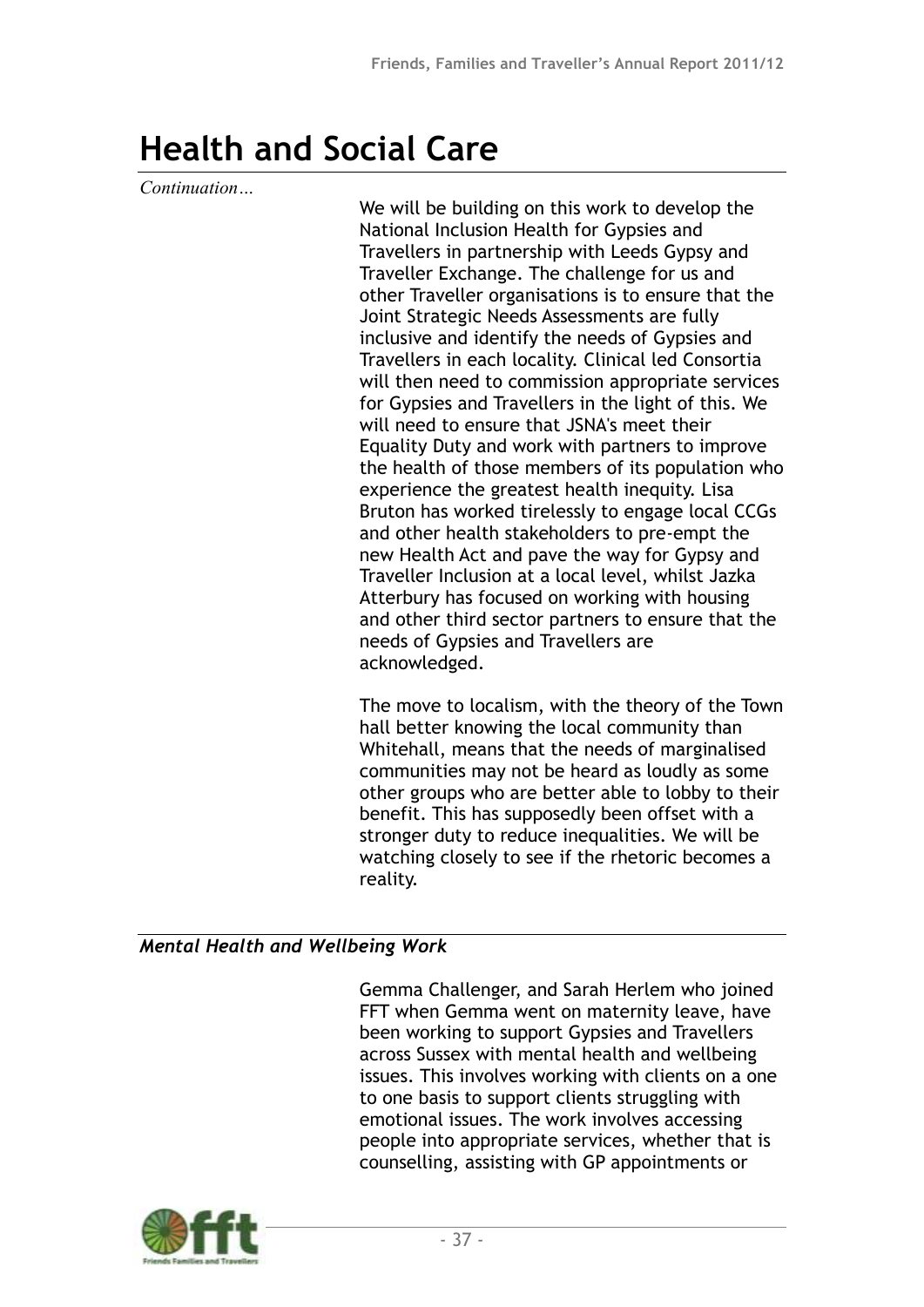*Continuation…*

listening to people who may wish to talk about nerves or feeling very low. Many of our clients have experienced a great deal of bereavement and some individuals have benefitted from counselling for this.

This work is currently funded by Lankelly Chase and East Sussex County Council.

Finally, we are aware that austerity measures have led to many services being cut and sadly many charities are closing down. We believe that this is a particular blow to the BME sector who are being hit disproportionately by the cuts. We are particularly thankful to National voices and The Afiya Trust for working with us to address this issue.

> **Zoe Matthews Strategic Health Manager**

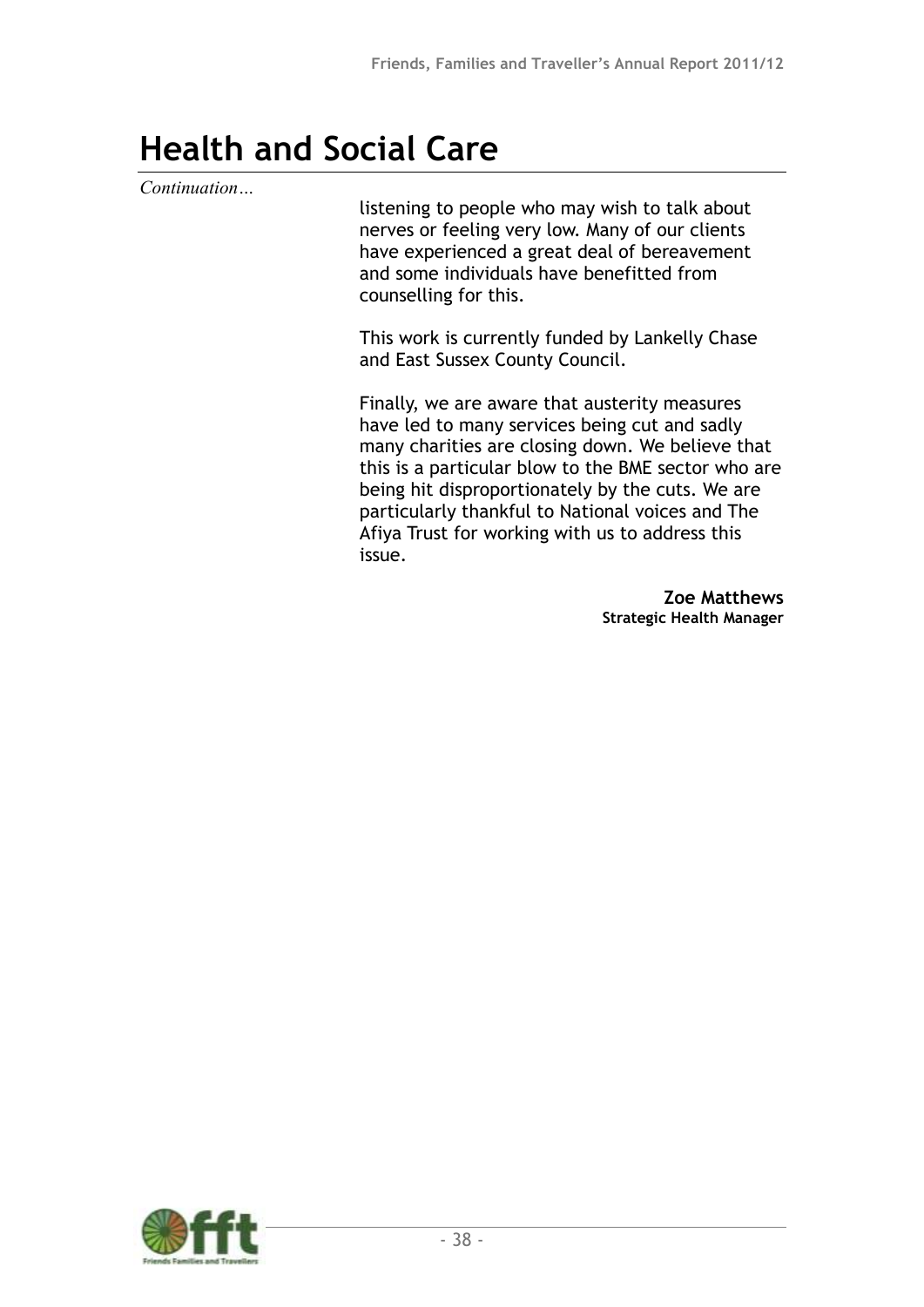## **Youth Work**

Clare Bingham, our Young People's Coordinator, ran a combination of one to one casework and group-work activities.

We have many young people who have used our service for a long time now. Some young people have chosen to only access activity days, but the majority have accessed one to one casework support at some time since this project commenced. Some young people we engage with on a fairly regular basis, particularly those with complex needs, whereas some young people only contact us when they want advice or support. Any young Gypsy/Traveller in the Sussex area can contact us if they require support and we regularly touch base with people on site visits or during activity days.

Of those we worked with this year, 61% were Romany Gypsies, 32% were of Irish Traveller heritage, 1% were of Scottish Traveller origin and 7% were New Traveller young people. Of these young people nearly 31% are registered disabled or have a profound disability, and nearly 13% are known to be unofficial young carers.

We have been working with the young people and their families in Sussex over several years and we are able to see the difference the project has made to their lives in terms of increased confidence and life opportunities.

### *Casework*

This year there have been 135 pieces of casework covering a wide range of issues including racist complaints, housing / homelessness and children's services.

Health related casework included occupational services, healthy eating and lifestyle, dentist referrals, specialist paediatric, emotional wellbeing and children's disability teams.

Education related cases included special

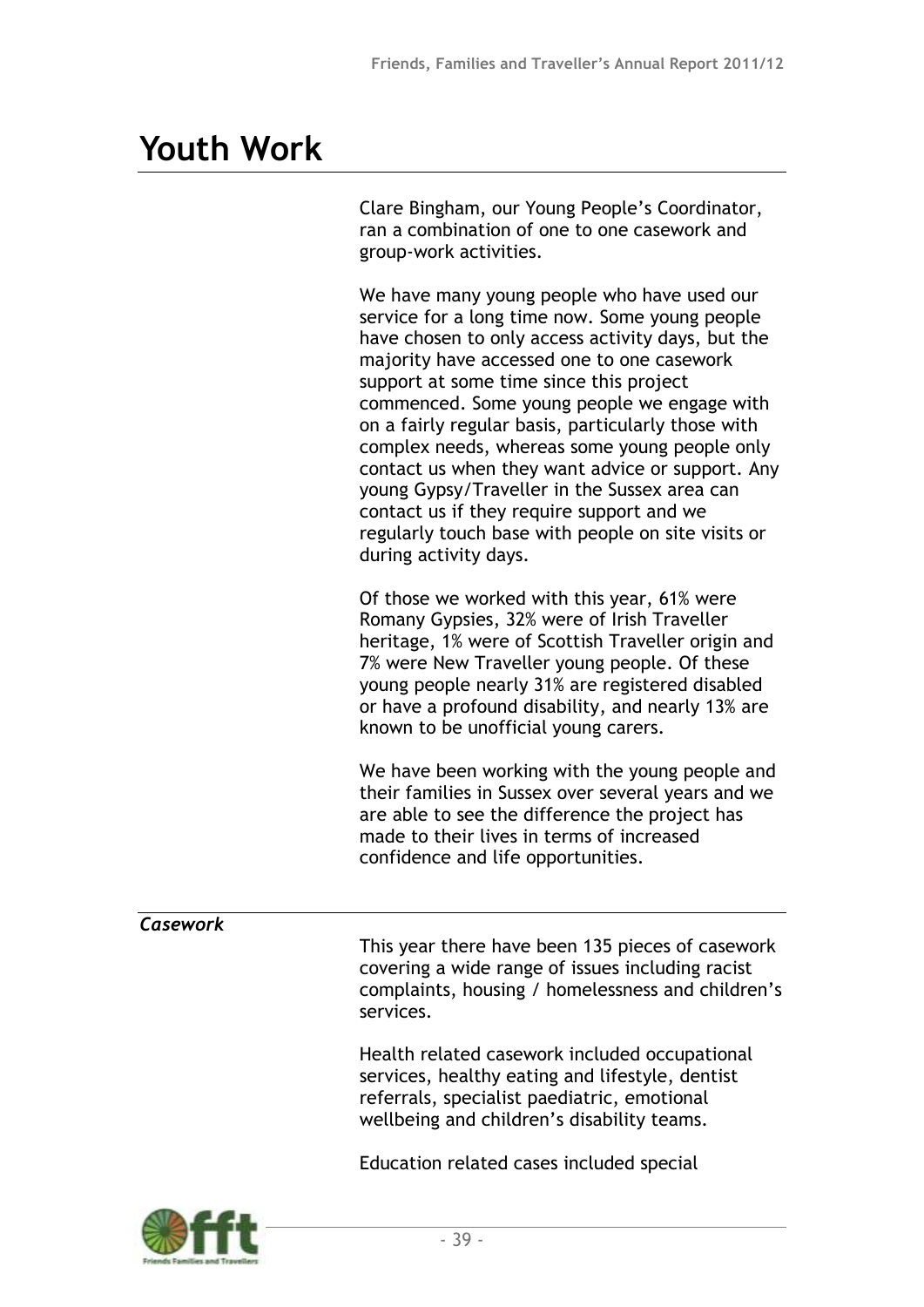## **Youth Work**

educational needs advice, or referral to an educational solicitor. Other casework included identification / change of surname, employment support, benefits, child in need and essential items of furniture grants and referrals to Parent Link.

### *Activities*

Young People identified activities which we delivered over the year, including:

#### **Safe Driving:**

A young drive and vehicle safety course engaged with 44 young Travellers over the year. This need was identified due to the high number of mortalities amongst young men resulting from unsafe and reckless driving. We also supported young people with driving theory skills including literacy. The safe drive project looked at speed control, gear changes, managing obstacle courses and observational skills, concentration and the importance of wearing a seatbelt.

#### **Music Education:**

We ran a music education project with a group of 10 young Irish Travellers aged between 10-18 years and living a nomadic lifestyle with nowhere permanent to stop. Most of the young people who took part in this project have never attended mainstream education so this was their first experience of formal learning.

Exercises around MCing and writing lyrics to illustrate modern day experiences were complemented by the singing of traditional Irish Traveller songs.

#### **Sewing Group:**

We ran a 4 week sewing course for complete beginners and young people who had not previously experienced sewing. We introduced

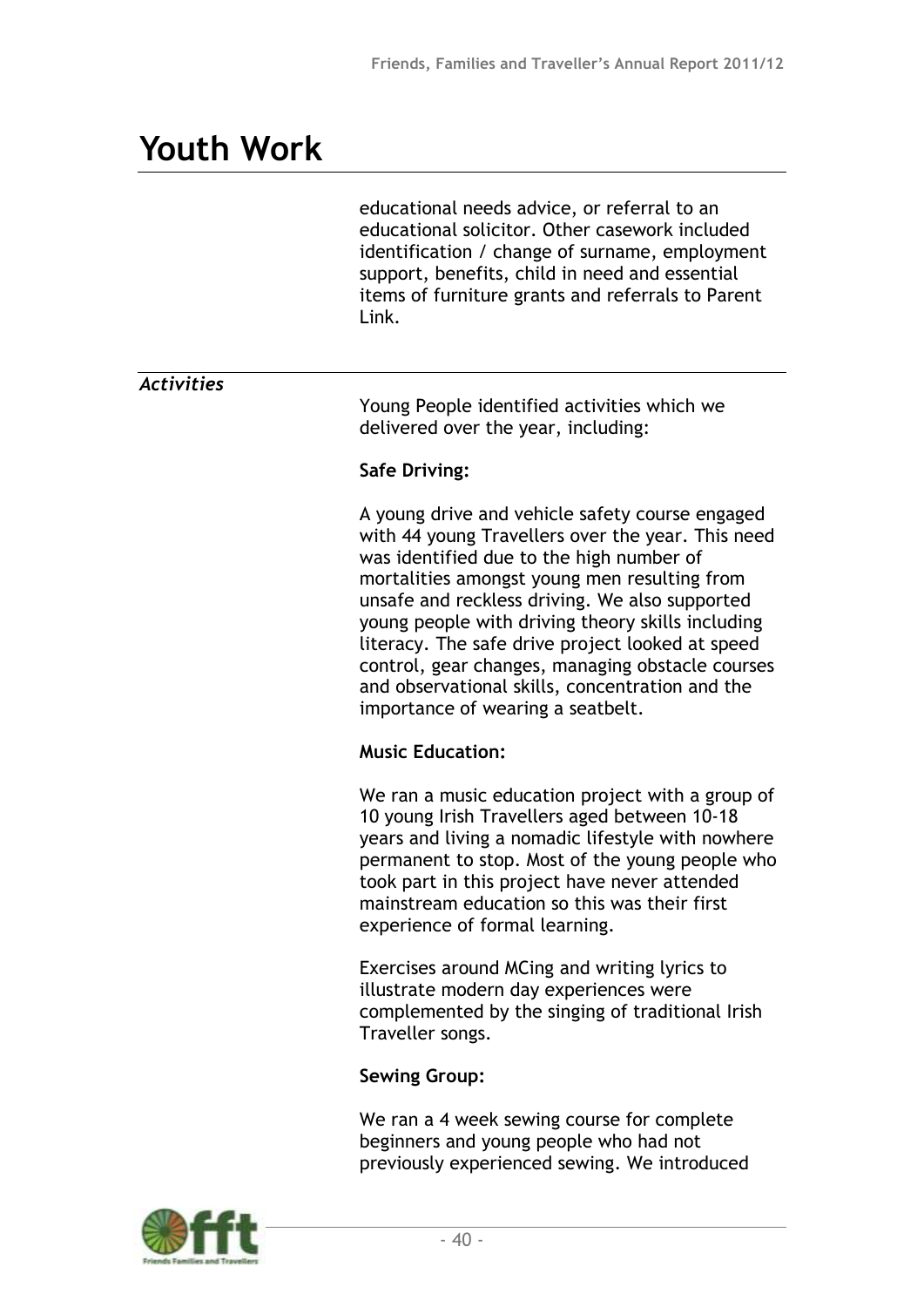# **Youth Work**

young people to the basics of using a sewing machine and progressed to making items of clothing. Four young people who attended all sessions left with their own designed tutus.

### **Complex Needs Event:**

This was an activity day for young people with multiple complex needs with their carer. 7 young people with special needs and life shortening conditions, enjoyed a day out like their peers including learning about animal welfare and enjoying play areas and physical activity.

### **Circus Skills Workshop:**

A Circus Skills workshop was held with a group of 5 New Travellers by a professional arts company that specialises in working with young people from minority groups. This introductory session was run to encourage young people to join the circus skills group and to be involved with a summer performance for the youth arts festival in the summer.

### **Other Activity Days and Team Building:**

We ran 4 other activity days throughout the year with 50 young people in total including swimming, ice skating, bowling, laser quest, and archery. We typically take out groups of size 12-14 to enable young people to get an opportunity to socialise with other young people and allow them to talk to the caseworker. Feedback shows that new contacts and friendships are formed from these activities.

During the year, we learned that BBC Children in Need had agreed to fund our staff member for 3 more years and we anticipate a similar level of demand from Young People and their families during this time.

> *Clare Bingham Young Person's Co-ordinator*

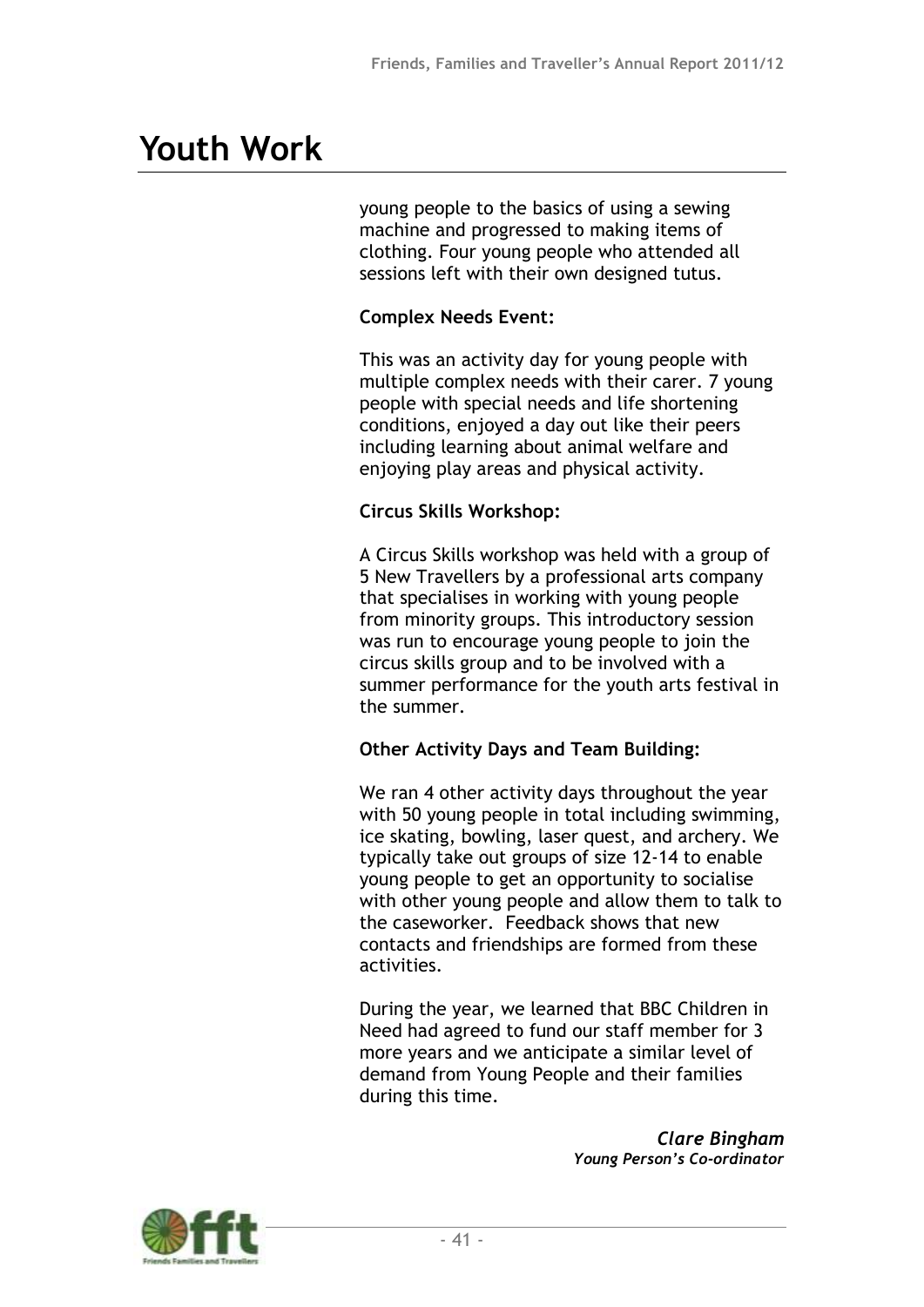### **Income and Expenditure Account:**

#### **STATEMENT OF FINANCIAL ACTIVITIES (INCLUDING INCOME AND EXPENDITURE ACCOUNT) FOR THE YEAR ENDED 31 MARCH 2012**

|                                      | <b>Notes</b>            | <b>Unrestricted</b><br><b>Funds</b><br>£ | <b>Restricted</b><br><b>Funds</b><br>£ | <b>Total</b><br>2012<br>£ | Total<br>2011<br>£ |
|--------------------------------------|-------------------------|------------------------------------------|----------------------------------------|---------------------------|--------------------|
| <b>Incoming Resources</b>            |                         |                                          |                                        |                           |                    |
| Incoming resources from              |                         |                                          |                                        |                           |                    |
| generated funds:                     |                         |                                          |                                        |                           |                    |
| Grants                               | $\overline{2}$          | 31,500                                   | 393,326                                | 424,826                   | 475,005            |
| Donations                            |                         | 913                                      |                                        | 913                       | 957                |
| <b>Bank Interest</b>                 |                         | 267                                      |                                        | 267                       | 244                |
| Incoming resources from              |                         |                                          |                                        |                           |                    |
| charitable activities                |                         |                                          |                                        |                           |                    |
| Fees, subscriptions and              |                         |                                          |                                        |                           |                    |
| publication sales                    |                         | <u>27,758</u>                            |                                        | <u>27,758</u>             | 23,075             |
|                                      |                         |                                          |                                        |                           |                    |
| <b>Total Incoming Resources</b>      |                         | 60,438                                   | 393,326                                | 453,764                   | 499,281            |
| <b>Resources Expended</b>            |                         |                                          |                                        |                           |                    |
| Charitable activities                | 3                       | 28,324                                   | 405,406                                | 433,730                   | 506,369            |
| Governance costs                     | 3                       | 3,070                                    |                                        | 3,070                     | 3,562              |
| <b>Total Resources Expended</b>      |                         | 31,394                                   | 405,406                                | 436,800                   | 509,931            |
| Net (Outgoing) / Incoming            |                         |                                          |                                        |                           |                    |
| <b>Resources before transfers</b>    | $\overline{\mathbf{4}}$ | 29,044                                   | (12,080)                               | 16,964                    | (10,650)           |
| <b>Transfers</b>                     |                         | (16,066)                                 | 16,066                                 |                           |                    |
| <b>Net (Outgoing) / Incoming</b>     |                         |                                          |                                        |                           |                    |
| <b>Resources after transfers</b>     |                         | 12,978                                   | 3,986                                  | 16,964                    | (10,650)           |
| <b>Fund Balances brought forward</b> |                         | 152,698                                  | 1,465                                  | 154,163                   | 164,813            |
| <b>Fund Balances carried forward</b> | 10                      | 165,676                                  | 5,451                                  | <u>171,127</u>            | 154,163            |

All amounts relate to continuing activities.

There have been no recognised gains or losses other than the result for the financial year and all surpluses or deficits have been accounted for on an historical cost basis.

These pages do not form part of the statutory financial statements which are available on request from:

FFT, Community Base, 113, Queens Road, Brighton, East Sussex, BN1 3XG

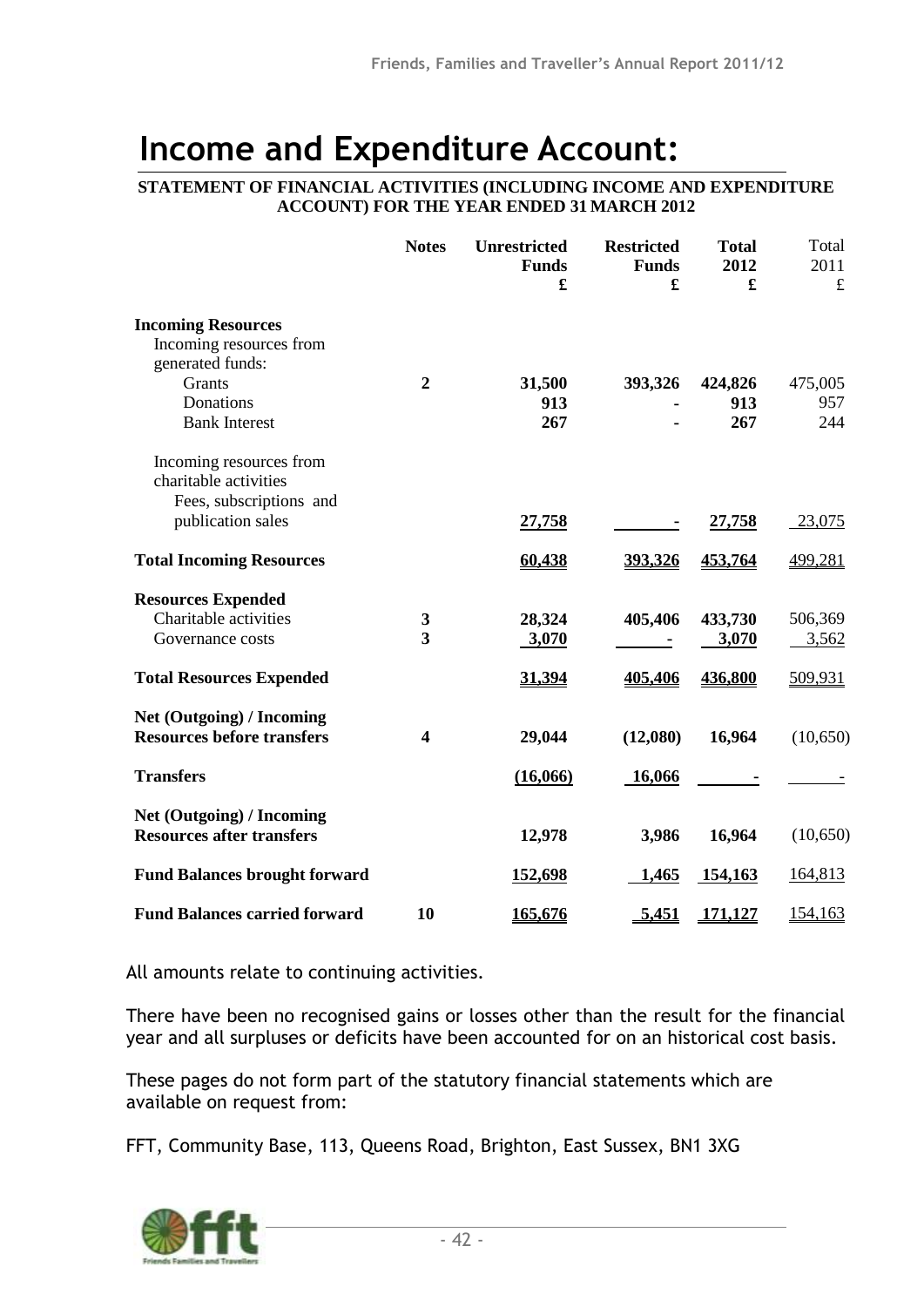# With grateful thanks to our funders and partners:

We could not achieve the many projects and services which we deliver without the help of our funders on whom we rely in order to survive as an organisation.

We are especially indebted to –

Communities and Local Government who awarded us a total of £304,500 over two years under its 'Tackling Race Inequalities' programme. This has made a huge difference to the scope and reach of our services.



The Big Lottery who fund our Reaching Communities project aimed at building the capacity of Gypsy and Traveller individuals and communities throughout Sussex.

The Equality and Human Rights Commission who fund our capacity building and community development work in the South East.

Brighton & Hove City NHS who fund Brighton and Hove City NHS our health outreach work in the city.

**Teaching Primary Care Trust** 

Lankelly Chase Foundation who fund our Mental Health and Wellbeing work.



Lloyds TSB Foundation who fund our engagement work in Surrey

Lloyds TSB Foundation for England and Wales

The Irish Government Department of Foreign Affairs and Trade: Emmigrant Support Programme who fund part of our work on behalf of Irish Travellers.

The Tudor Trust, who provide us with much needed core funding.